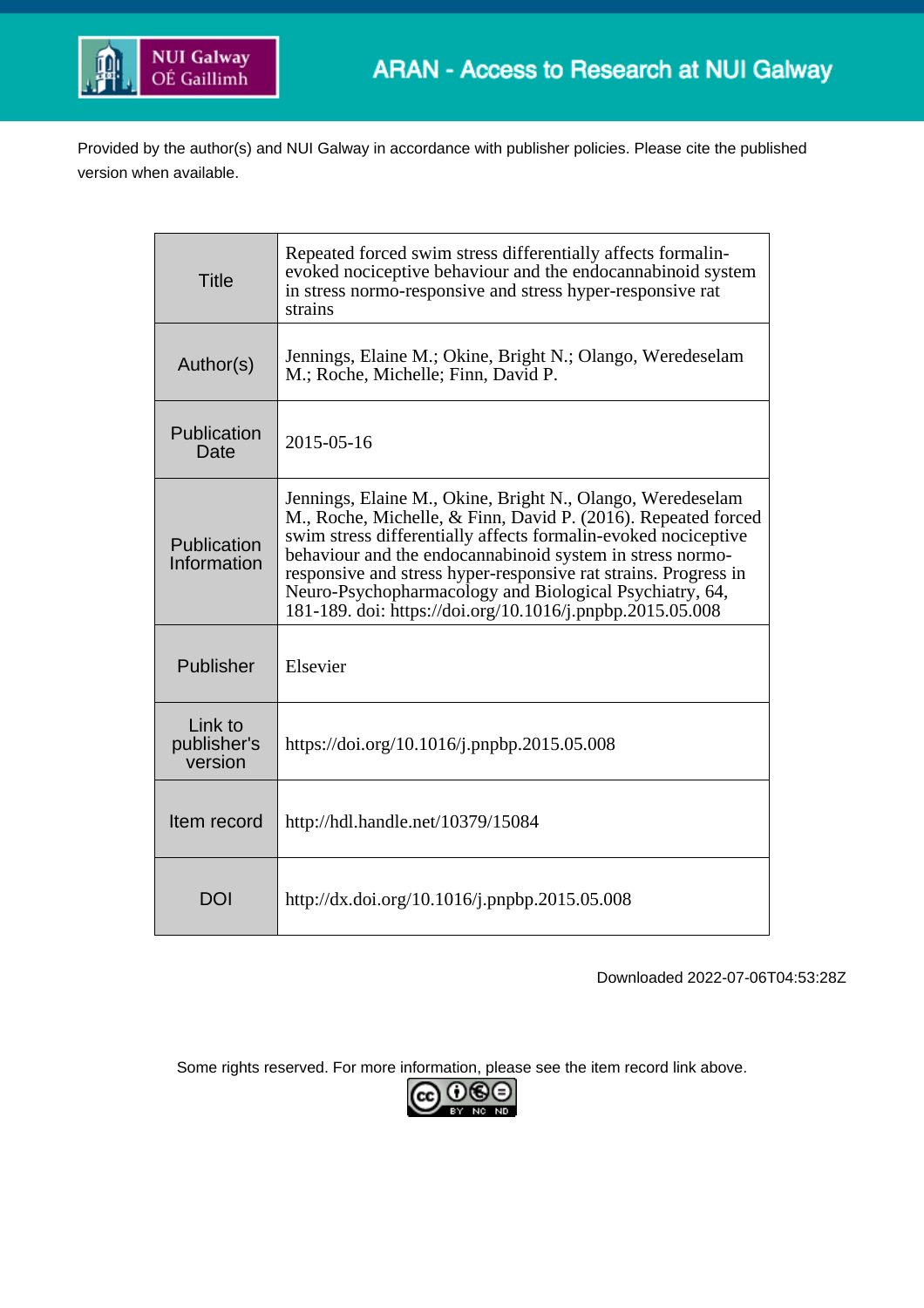# **Repeated forced swim stress differentially affects formalin-evoked nociceptive**

# **behaviour and the endocannabinoid system in stress normo-responsive and stress**

## **hyper-responsive rat strains**

Elaine M. Jennings<sup>a, c, +</sup>, Bright N. Okine<sup>a, c, +</sup>, Weredeselam M. Olango<sup>a,c</sup>, Michelle Roche<sup>b,c</sup>,

David P. Finna,c,  $*$ 

*<sup>a</sup>Pharmacology and Therapeutics, <sup>b</sup>Physiology, School of Medicine, <sup>c</sup>Galway Neuroscience Centre and Centre for Pain Research, NCBES, National University of Ireland, Galway, Ireland*

<sup>+</sup> Equal contribution

\*Corresponding author

Prof. David P. Finn, Pharmacology and Therapeutics, School of Medicine, University Road,

National University of Ireland, Galway, Ireland. Tel. +353 91 495280; Fax +353 91 495586

Email: [david.finn@nuigalway.ie](mailto:david.finn@nuigalway.ie)

URL: [http://www.nuigalway.ie/pharmacology/professor\\_david\\_finn.html](http://www.nuigalway.ie/pharmacology/professor_david_finn.html)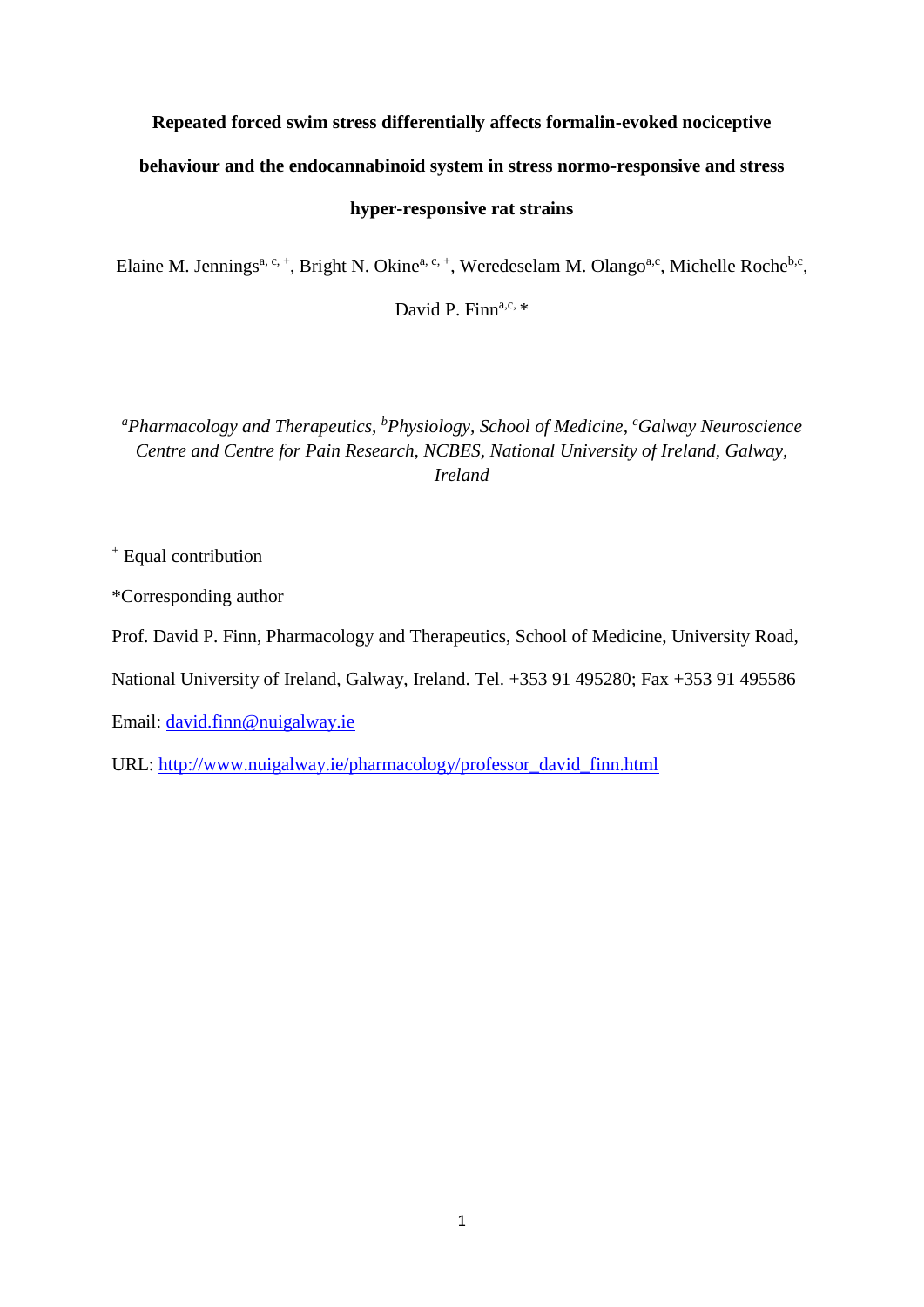## **Abstract**

Repeated exposure to a homotypic stressor such as forced swimming enhances nociceptive responding in rats. However, the influence of genetic background on this stress-induced hyperalgesia is poorly understood. The aim of the present study was to compare the effects of repeated forced swim stress on nociceptive responding in Sprague-Dawley (SD) rats versus the Wistar-Kyoto (WKY) rat strain, a genetic background that is susceptible to stress, negative affect and hyperalgesia. Given the well-documented role of the endocannabinoid system in stress and pain, we investigated associated alterations in endocannabinoid signalling in the dorsal horn of the spinal cord and amygdala. In SD rats, repeated forced swim stress for 10 days was associated with enhanced late phase formalin-evoked nociceptive behaviour, compared with naive, non-stressed SD controls. In contrast, WKY rats exposed to 10 days of swim stress displayed reduced late phase formalin-evoked nociceptive behaviour. Swim stress increased levels of monoacylglycerol lipase (MAGL) mRNA in the ipsilateral side of the dorsal spinal cord of SD rats, an effect not observed in WKY rats. In the amygdala, swim stress reduced anandamide (AEA) levels in the contralateral amygdala of SD rats, but not WKY rats. Additional within-strain differences in levels of  $CB<sub>1</sub>$  receptor and fatty acid amide hydrolase (FAAH) mRNA and levels of 2-arachidonylglycerol (2-AG) were observed between the ipsilateral and contralateral sides of the dorsal horn and/or amygdala. These data indicate that the effects of repeated stress on inflammatory pain-related behaviour are different in two rat strains that differ with respect to stress responsivity and affective state and implicate the endocannabinoid system in the spinal cord and amygdala in these differences.

**Keywords**: Pain; Endocannabinoid; Formalin; Wistar-Kyoto; Sprague-Dawley; forced swim; stress-induced hyperalgesia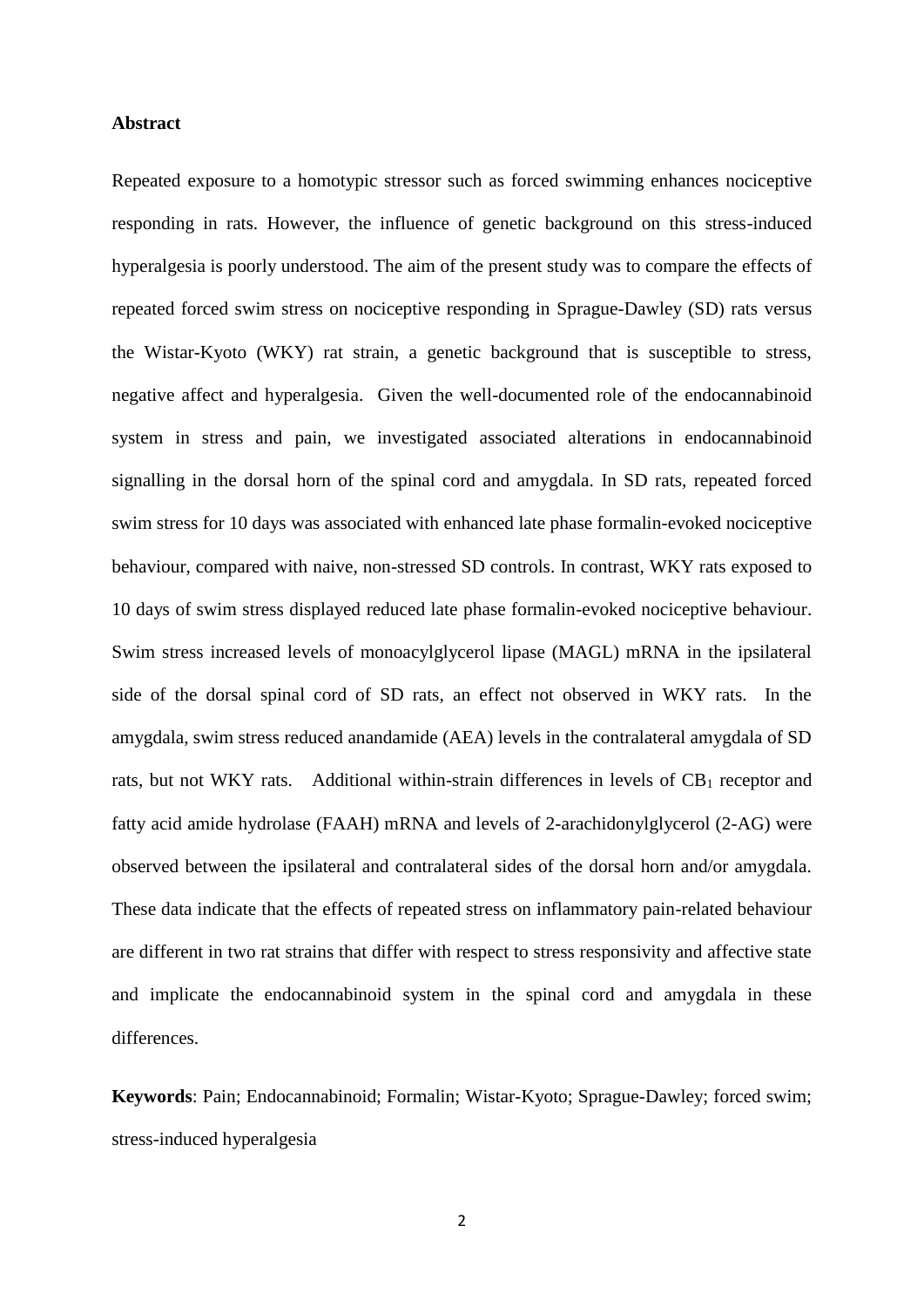#### **List of Abbreviations:**

WKY: Wistar-Kyoto

SD: Sprague-Dawley

qRT-PCR: Quantitative Real Time Polymerase Chain Reaction

AEA: Anandamide

2-AG: 2-Arachidonoylglycerol

MAGL: Monoacylglycerol lipase

FAAH: Fatty acid amide hydrolase

CB1: Cannabinoid receptor 1

SIH: Stress-induced hyperalgesia

PAG: Periaqueductal grey

SIA: Stress-induced analgesia

LC-MS/MS: Liquid chromatography with tandem mass spectrometry

URB597: Cyclohexylcarbamic acid 3'-(Aminocarbonyl)-[1,1'-biphenyl]-3-yl ester

# **1. Introduction**

Clinical and preclinical studies have highlighted a complicated relationship between stress and pain, with the nature, duration and intensity of the stressor all having an important influence on pain responding. Acute, intense stress has been shown in numerous studies to result in a reduction in pain, known as stress-induced analgesia (SIA) (for review see Butler and Finn, 2009). However, repeated or chronic exposure to physical or psychological stress typically results in stress-induced hyperalgesia (SIH), in humans (Gibbons et al., 2012; Kuehl et al., 2010; Jennings et al., 2014; Olango and Finn, 2014) and rodents (Bardin et al., 2009;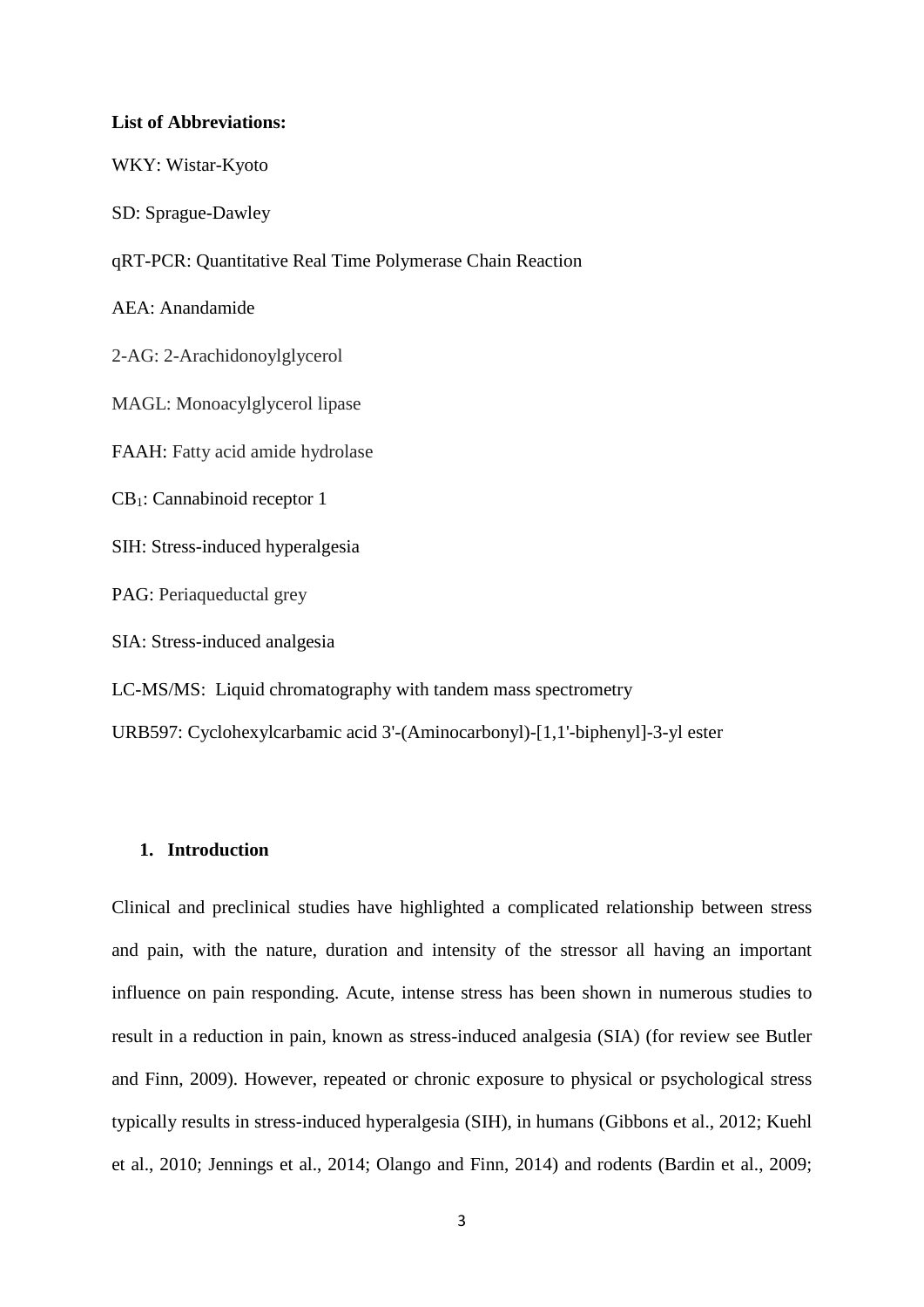Dina et al., 2011; Le Roy et al., 2011; Quintero et al.; 2011, Jennings et al., 2014; Olango and Finn, 2014). For example, studies have shown that exposure to repeated forced swim stress can lead to mechanical hyperalgesia and increased inflammatory and thermal nociceptive behaviour in rats (Quintero et al., 2000; Suarez-Roca et al., 2006, 2008, 2013). These data suggest that repeated swim stress is a useful model to further understand the behavioural and neurochemical basis of SIH.

Genetic background also plays a key role in determining the effect of stress on pain. The Wistar-Kyoto (WKY) rat is an inbred strain that exhibits a stress-hyperresponsive and anxiety/depressive-like phenotype, compared with Sprague-Dawley (SD) rats (Burke et al., 2010). Moreover, WKY rats exhibit a hyperalgesic phenotype, with increased responding to inflammatory and visceral noxious stimuli (Burke et al., 2010; O'Mahony et al., 2013; Rea et al., 2014). Thus, the WKY rat is a useful model to study the influence of genetic background and negative affect on pain processing. However, the effects of exposure to repeated stress on nociceptive responding in the WKY rat remain to be determined and are the focus of the present study.

The endocannabinoid system consists of two receptor subtypes,  $CB_1$  (Matsuda, 1990) and CB<sup>2</sup> (Munro et al., 1993) receptors, their endogenous ligands, with 2-arachidonoylglycerol (2-AG) (Mechoulam et al., 1995; Sugiura et al., 1995) and N-arachidonoylethanolamide (anandamide; AEA) (Devane et al., 1992) being the two best characterised, and the enzymes that either synthesise or degrade the endogenous ligands (e.g. the AEA-degrading fatty acid amide hydrolase (FAAH (Cravatt et al., 1996)) or the 2-AG-degrading enzyme monoacylglycerol lipase (MAGL (Dinh et al., 2002)). A wealth of evidence indicates that the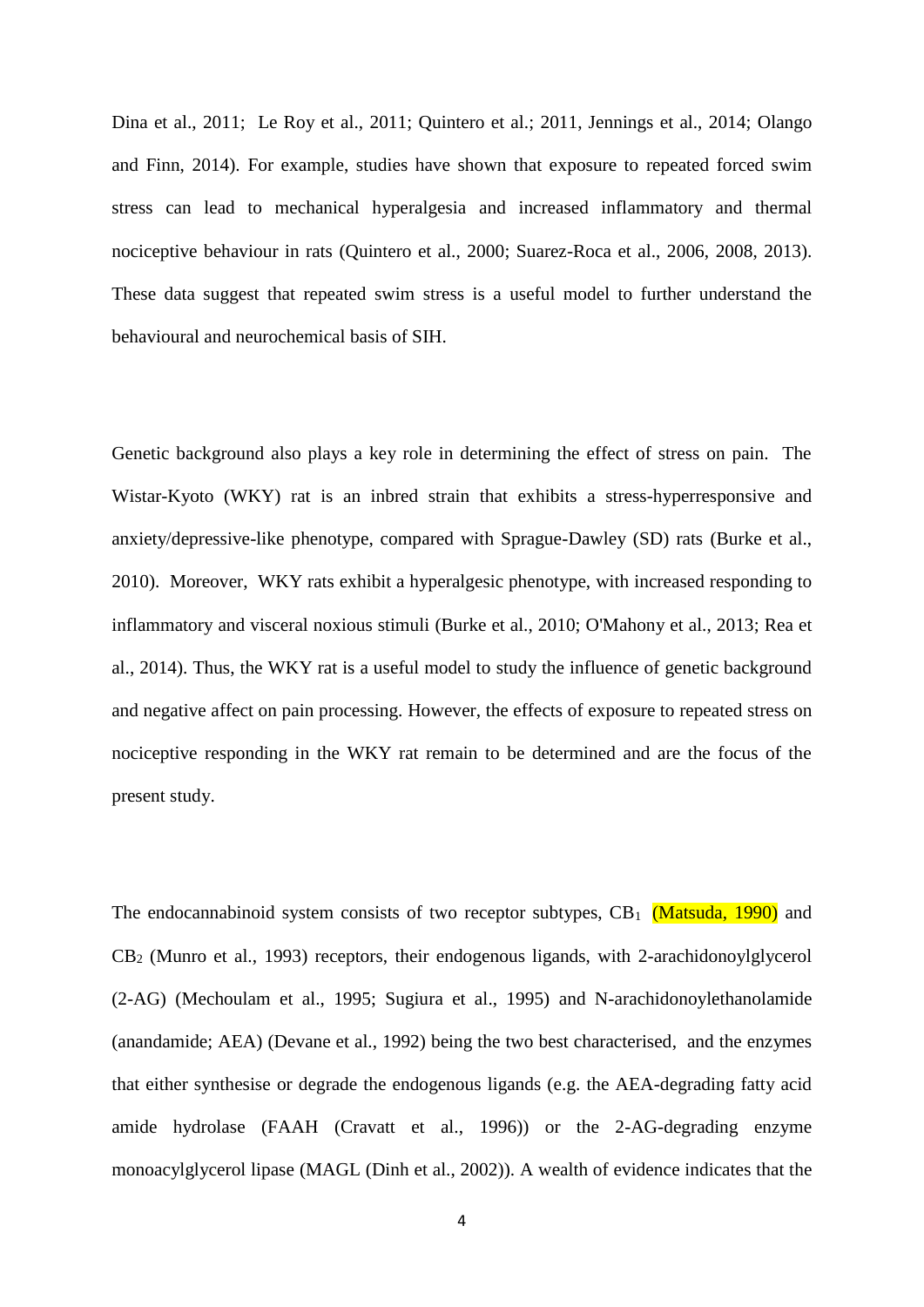endocannabinoid system plays a key role in modulating pain and anxiety (Finn, 2010, 2012; Hill et al., 2010; Hohmann and Suplita 2006; Lutz, 2009; Viveros et al., 2005). In particular, the endocannabinoid system in the amygdala plays a key role in the regulation of fear- and pain-related behaviour, and their interactions, in rodents (Finn et al., 2003; Martin et al., 1999; Meng et al., 1998; Roche et al., 2007; Olango et al., 2011; Hohmann et al., 2005; Rea et al., 2013; Marsicano et al., 2002). Direct evidence for a role of the endocannabinoid system in SIH comes from work demonstrating a down-regulation of  $CB<sub>1</sub>$  receptor expression in the dorsal root ganglion in a rat model of water avoidance SIH (Hong et al., 2009, 2011). Moreover, systemic administration of a  $CB_1$  receptor agonist can attenuate restraint SIH in rats (Shen et al., 2010). Alterations in the endocannabinoid system of WKY rats have been reported (Vinod et al., 2012) and we have recently demonstrated that impaired endocannabinoid signalling likely underlies the hyperalgesic phenotype of WKY rats compared with SD controls (Rea et al., 2014). However, the effect of stress on pain responding in WKY rats, and associated alterations in the endocannabinoid system, have not yet been investigated.

The aim of the present study was to test the hypothesis that repeated exposure to forced swim stress would differentially alter nociceptive responding to noxious thermal and inflammatory stimuli and components of the endocannabinoid system in the amygdala and spinal cord of WKY versus SD rats. The amygdala was chosen because of its key roles in (a) the affective/emotional dimension of the pain experience (Zhang et al., 2013) (b) endocannabinoid-mediated modulation of stress and pain (see previous paragraph) and (c) because forced swim stress has been shown to induce alterations in amygdalar neurochemistry (Connor et al., 1997; Kelliher et al., 2000). The spinal cord was chosen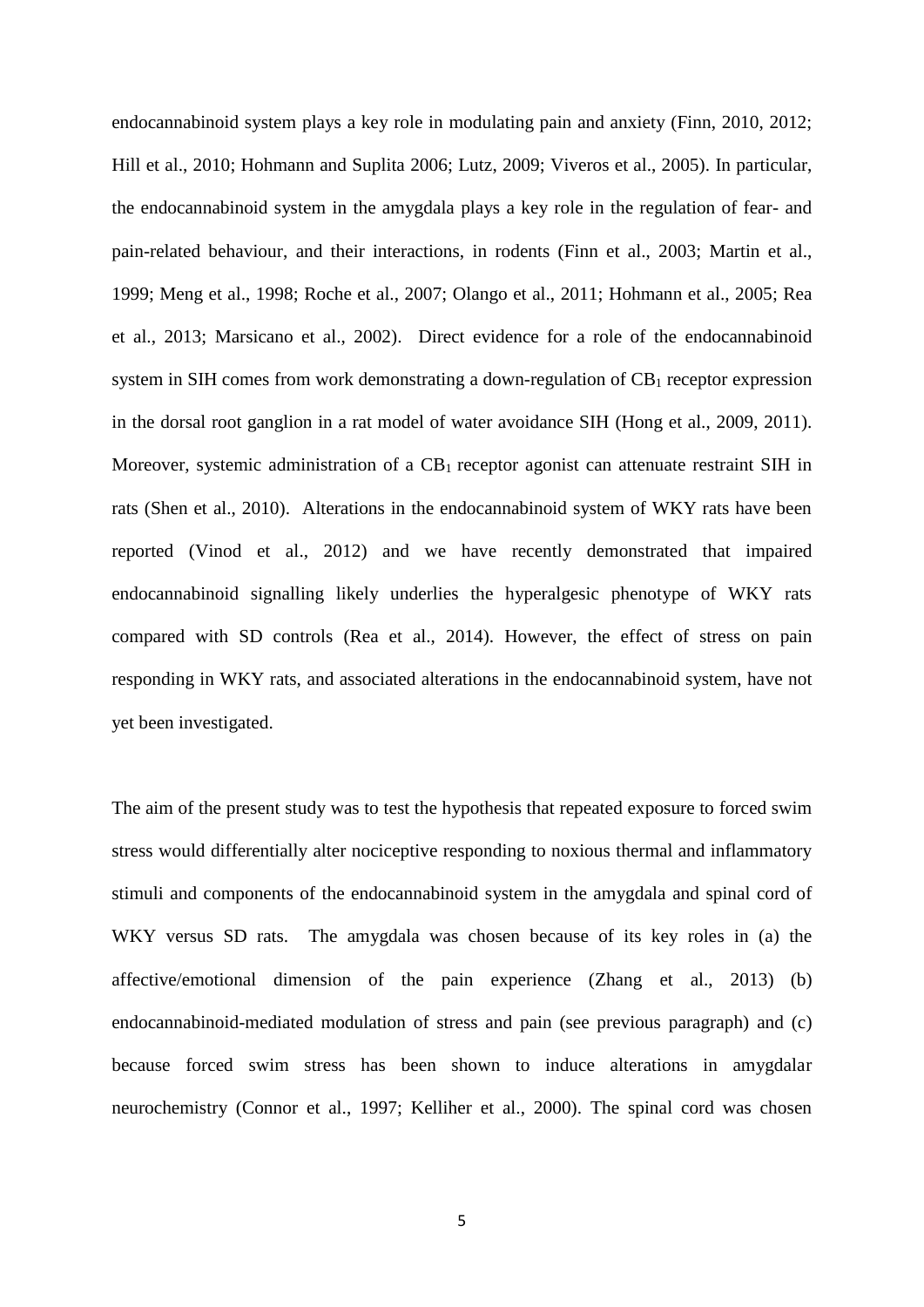because of the critical role of the dorsal horn in mediating and modulating pain and because it is an important site for swim stress-induced hyperalgesia (Quintero et al., 2003).

## **2. Methods**

#### *2.1 Animals*

Experiments were carried out in adult male SD (200-250g, n=16, Charles River, UK) and WKY (200-250g, n=16, Harlan, UK) rats. All rats were housed singly and maintained at a constant temperature (21  $\pm$  2<sup>0</sup>C) under standard lighting conditions (12:12h light:dark, lights on from 07.00 to 19.00h). All experiments were carried out during the light phase between 08.00h and 18.00h. Food and water were available *ad libitum*. The experimental procedures were approved by the Animal Care and Research Ethics Committee, National University of Ireland, Galway, and carried out under license from the Department of Health in the Republic of Ireland and in accordance with EU Directive 86/609.

#### *2.2 Experimental design*

Rats were randomly assigned to one of 4 different groups: SD-Naive, SD-Stress, WKY-Naive, WKY-Stress ( $n=8$  rats per group). SD and WKY rats were tested in separate experiments. Forced swim stress exposure was carried out for 10 minutes on the first day and 20 minutes on the subsequent 9 days (i.e. 10 days swim stress exposure in total; a shorter  $\overline{3}$ day exposure was also investigated but was found to have no significant effect on hot plate test latency or formalin-evoked nociceptive behaviour). As previously described in Quintero et al., 2000, the forced swim stress paradigm involved placing the rat inside a Plexiglas cylinder (25-cm diameter, 50-cm height), filled with water (24–26 ◦C) to a 20-cm level. The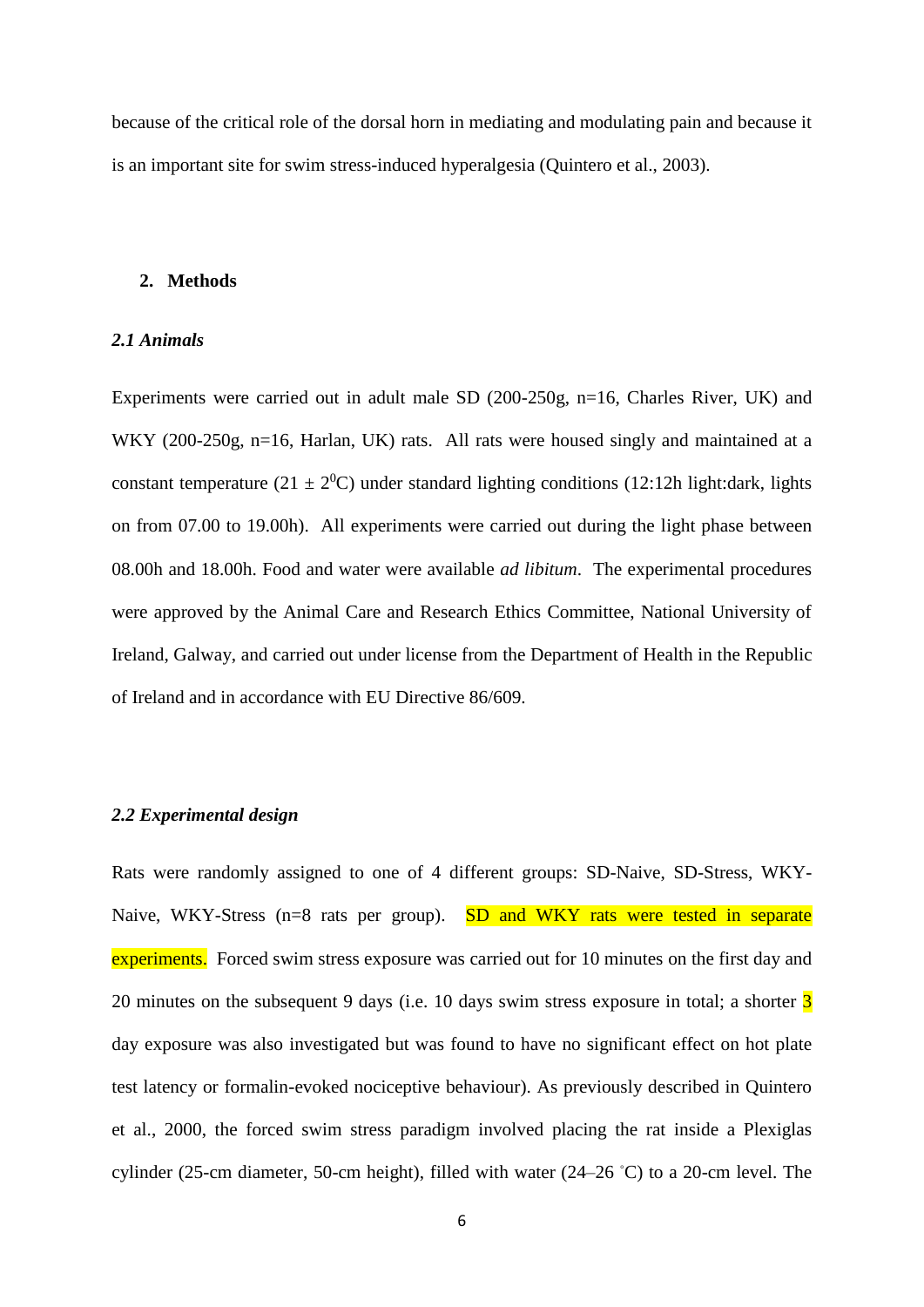water was changed and the cylinder cleaned before and after each animal. Rats in the naive control groups were not exposed to forced swim stress and remained in their home cages during stress exposure sessions.

## *2.3 Nociceptive responding*

#### *2.3.1 Hot plate test*

On day 11, 24 hrs after last swim session, naive and forced swim SD and WKY groups were individually placed on the hot plate at 55+2°C to assess thermal responding. Licking or lifting/flinching of either hind paw were used as parameters for determining hot plate latency. A cut-off point of 45 seconds was set to avoid injury. The hot plate was cleaned between animals with 0.5% acetic acid.

## *2.3.2 Formalin-induced nociceptive behaviour*

Nociceptive behaviour in the formalin test was assessed for each animal on day 12, 48 hours after the last swim session for swim-stressed groups. All rats received an intra-plantar injection of 100 µL formalin, 1% in 0.9% saline, into the right hind paw. Rats were then placed in a Perspex observation chamber (30 x 30 x 40cm, L x W x H) and behaviour was recorded for 120 min from a video camera located beneath the observation chamber. The chamber was cleaned between animals with 0.5% acetic acid. Behaviour was analysed with the aid of EthoVision®XT7 software (Noldus, The Netherlands) by a rater blind to experimental conditions. Formalin-evoked nociceptive behaviour was categorized as  $P1 =$ duration of time for which little or no weight is placed on the formalin-injected paw;  $P2 =$ duration of paw elevation; and  $P3$  = duration of licking/biting/shaking/flinching of paw. A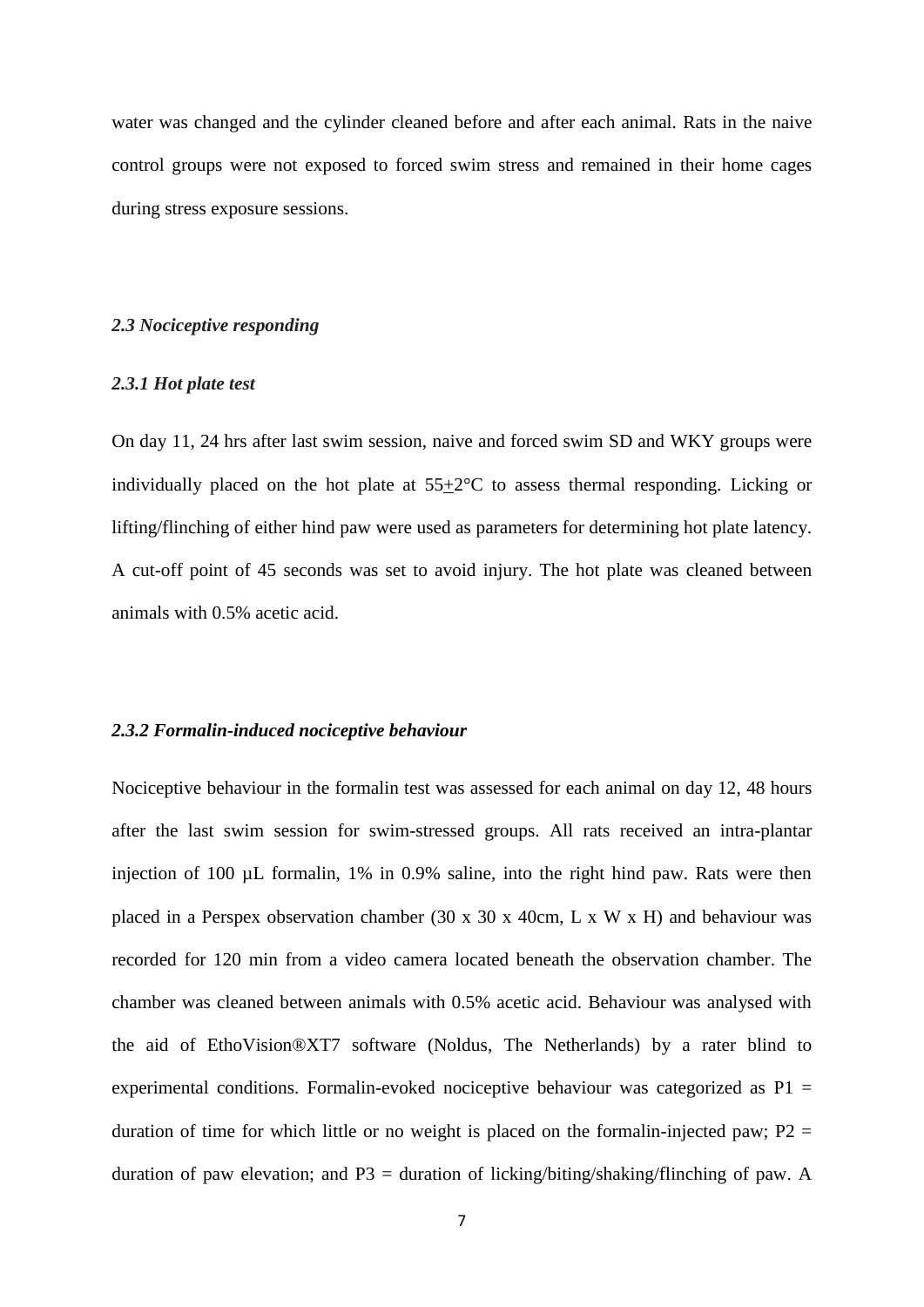composite pain score (CPS) was obtained from the following equation:  $CPS = (P1 + 2(P2) +$ 3(P3))/(5 minute time bin) according to the method of Dubuisson and Dennis (Dubuisson and Dennis, 1977). Rats were killed by decapitation 120min post-formalin injection and brains and spinal cords (dorsal quadrant of the lumbar enlargement ipsilateral and contralateral to formalin injected paw) were removed rapidly and snap-frozen on dry ice. Brains were stored at  $-80^{\circ}$ C prior to gross dissection of the amygdala. Both amygdala and spinal cord tissue were ground, in pestle and mortar on dry ice, into a homogenate powder and split into two aliquots for endocannabinoid assay by liquid chromatography with tandem mass spectrometry (LC-MS/MS) or mRNA analysis by qRT-PCR.

#### *2.4 Endocannabinoid levels in the amygdala and spinal cord assessed using LC-MS/MS*

The concentrations of the endocannabinoids, AEA and 2-AG, as well as the related *N*acylethanolamines *N-*palmitoylethanolamide and *N*-oleoylethanolamide, were measured in spinal cord and amygdala tissue by LC–MS/MS as described previously (Butler et al., 2012; Ford et al., 2011; Knaster et al., 2012; Olango et al., 2011; Rea et al., 2014). Briefly, tissue was first homogenized in 400µL of 100% acetonitrile containing known fixed amounts of deuterated internal standards (0.014 nmol AEA-d8, 0.48 nmol 2-AG-d8, 0.016 nmol PEA-d4 and 0.015 nmol OEA-d2). Homogenates were centrifuged at 14,000g for 15 min at 4◦C and the supernatant was collected and evaporated to dryness in a centrifugal evaporator. Samples were re-suspended in 40µL of 65% acetonitrile and 2 µL were injected onto a Zorbax C-18 column (150 x 0.5 mm internal diameter) from a cooled autosampler maintained at 4◦C (Agilent Technologies Ltd., Ireland). Mobile phases consisted of A (high‐performance liquid chromatography [HPLC]–grade water with 0.1% formic acid) and B (acetonitrile with 0.1% formic acid), with a flow rate of 12μL/min. Reverse‐phase gradient elution began initially at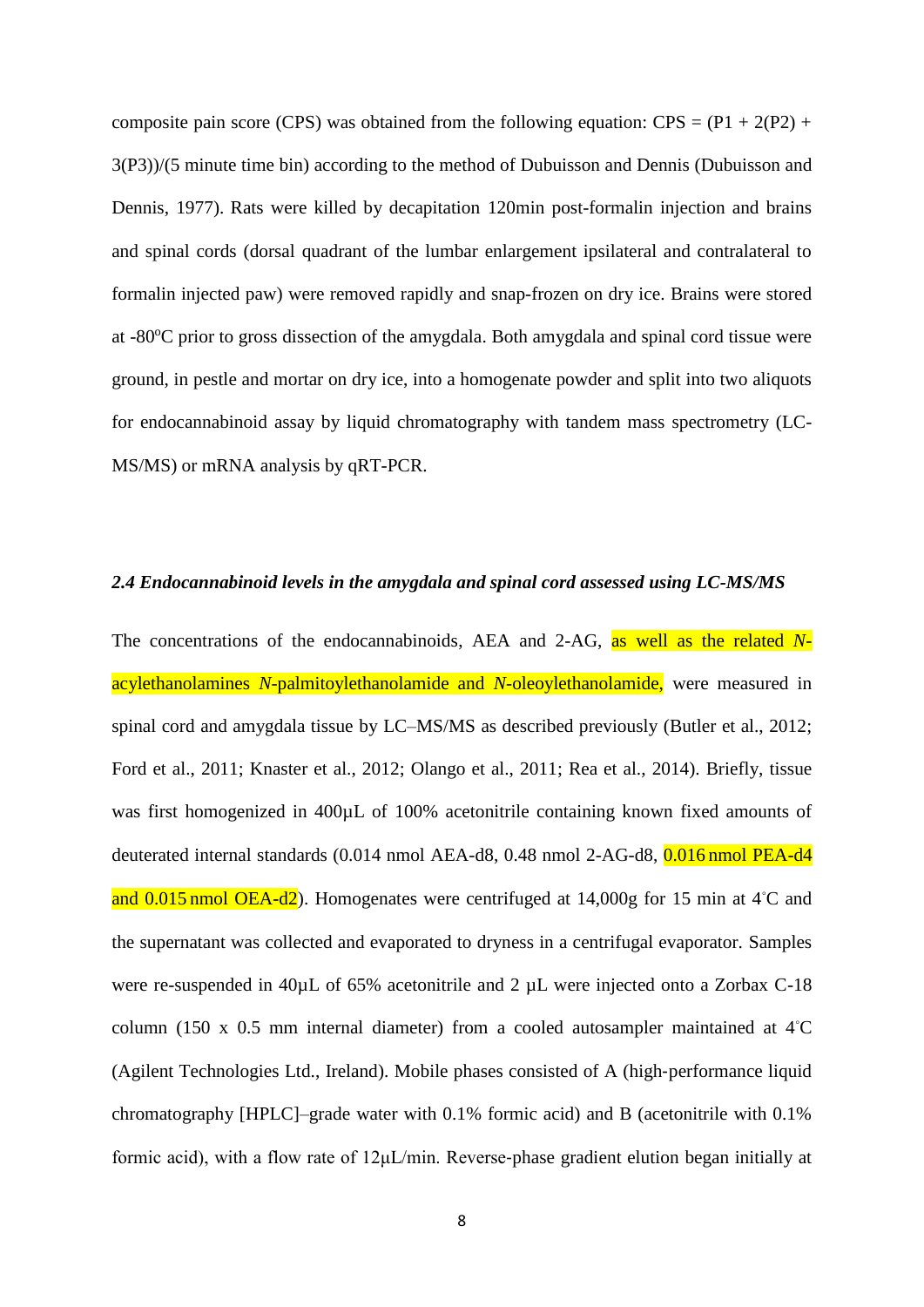65% B and over 10 min was ramped linearly up to 100% B. At 10 min, the gradient was held at 100% B up to 20 min. At 20.1 min, the gradient returned to initial conditions for another 10 min to re‐equilibrate the column. Analyte detection was carried out in electrospray‐positive ionization mode on an Agilent 1100 HPLC system coupled to a triple quadrupole 6460 mass spectrometer (Agilent Technologies, Cork, Ireland). Quantitation of each analyte was performed using MassHunter Quantitative Analysis Software (Agilent Technologies, Cork, Ireland). The limit of quantification was 1.32pmol/g and 12.1pmol/g, 1.5 pmol g<sup>-1</sup>, 1.4 pmol g<sup>-1</sup> for AEA, 2-AG, PEA and OEA, respectively. Quantitation of each analyte was performed by determining the peak area response of each target analyte against its corresponding deuterated internal standard. This ratiometric analysis was performed by Masshunter Quantitative Analysis Software (Agilent Technologies Ltd). The amount of analyte in unknown samples was calculated from the analyte/internal standard peak area response ratio with a 10-point calibration curve constructed from a range of concentrations of the non-deuterated form of each analyte and a fixed amount of deuterated internal standard.

#### *2.5 Quantitative real-time PCR*

qRT-PCR was carried out as described previously (Rea et al., 2014; Burke et al., 2014 and Kerr et al., 2012). RNA was extracted from the tissue using the Machery-Nagel NucleoSpin ® RNA II extraction kit (Nucleospin RNA II, Technopath, Ireland), according to the manufacturer's instructions. RNA quality (260/280 ratio: 1.8-2) and quantity was assessed using a Nanodrop spectrophotometer (ND-1000, Nanodrop, Labtech International, UK) and samples were normalised for equal RNA quantity. RNA samples were subjected to a reverse transcription step using SuperScript® III Reverse Transcriptase (Bio-Sciences, DunLaoghaire, Ireland**).** Single stranded cDNA products were then analysed by real-time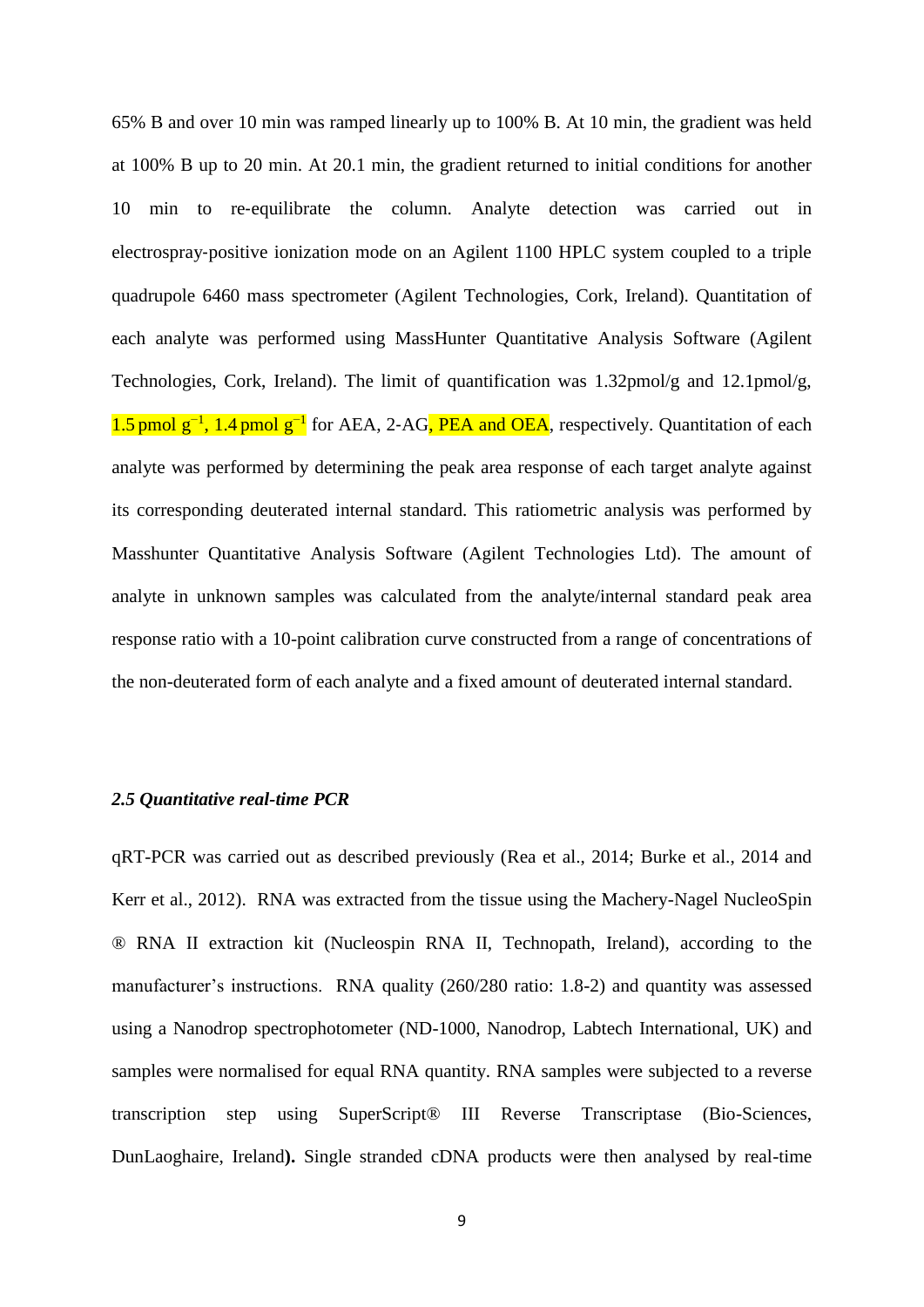quantitative PCR using the Applied Biosystems StepOne Plus Real Time PCR System (Applied Biosystems, UK). Taqman gene expression assays (Applied Biosystems, UK) containing forward and reverse primers and a FAM-labelled MGB Taqman probe were used (Bio-Sciences, Ireland). Assay IDs for the genes examined were as follows for rat *CB1*  (Rn00562880\_m1), *FAAH* (Rn00577086\_m1), *MAGL* (Rn00593297\_m1), and VIC-labelled *GAPDH* (4308313) as the house keeping gene and endogenous control. A 'no template' control (NTC) reaction was included in all assays. The relative expression of target genes to endogenous control was calculated using the formula  $2^{-\Delta Ct}$ , where  $\Delta Ct$  represents the magnitude of the difference between target and endogenous cycle threshold (Ct) values. mRNA data were expressed as a percentage of the contralateral naive control values for each strain.

#### *2.6 Data analysis*

SPSS statistical package (IBM SPSS v19.0 for Microsoft Windows; SPSS, Inc., IL, USA) was used to analyse all data. All data passed normality testing (Shapiro-Wilk test). For each strain, hot plate test data were analysed by Student's unpaired, two-tailed t-test and formalinevoked nociceptive behaviour data were analysed using repeated measures analysis of variance (ANOVA) with stress as between-subject factors and time as the within-subject factor. Neurochemical and gene expression data for each strain were analysed using two-way ANOVA with stress and side (ipsilateral versus contralateral) as factors. Pairwise group comparisons were made with Tukey's post-hoc test where appropriate. Data were considered significant when  $P < 0.05$ . Results are expressed as group means  $\pm$  standard error of the mean  $(\pm$ SEM).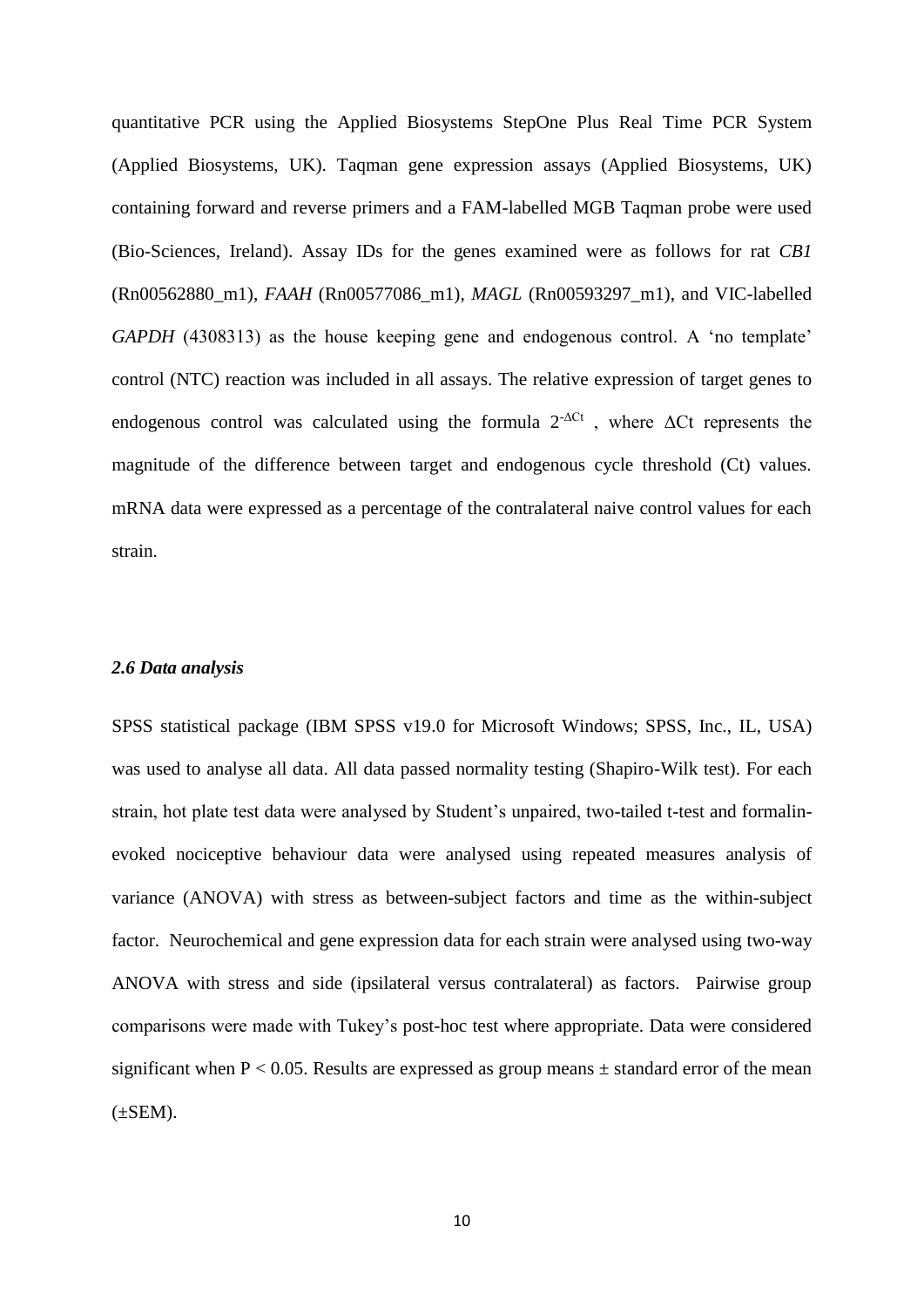## **3. Results**

# *3.1 Effect of swim-stress on thermal nociceptive responding in SD and WKY rats*

Forced swim stress once daily for 10 days had no significant effect on response latency in the hot plate test in either SD or WKY rats, compared with non-stressed naive control rats (Figure 1).



Figure 1. The effects of once daily exposure to forced swim stress for 10 days on response latency in the hot plate test in (A) SD and (B) WKY rats. Data expressed as mean  $+$  SEM; n=8 per group.

## *3.2 Effect of swim-stress on formalin-evoked nociceptive behaviour in SD and WKY rats*

Following daily exposure to forced swim stress for 10 days, SD and WKY rats received an intra-plantar injection of formalin 48 hours after the last swim stress session and nociceptive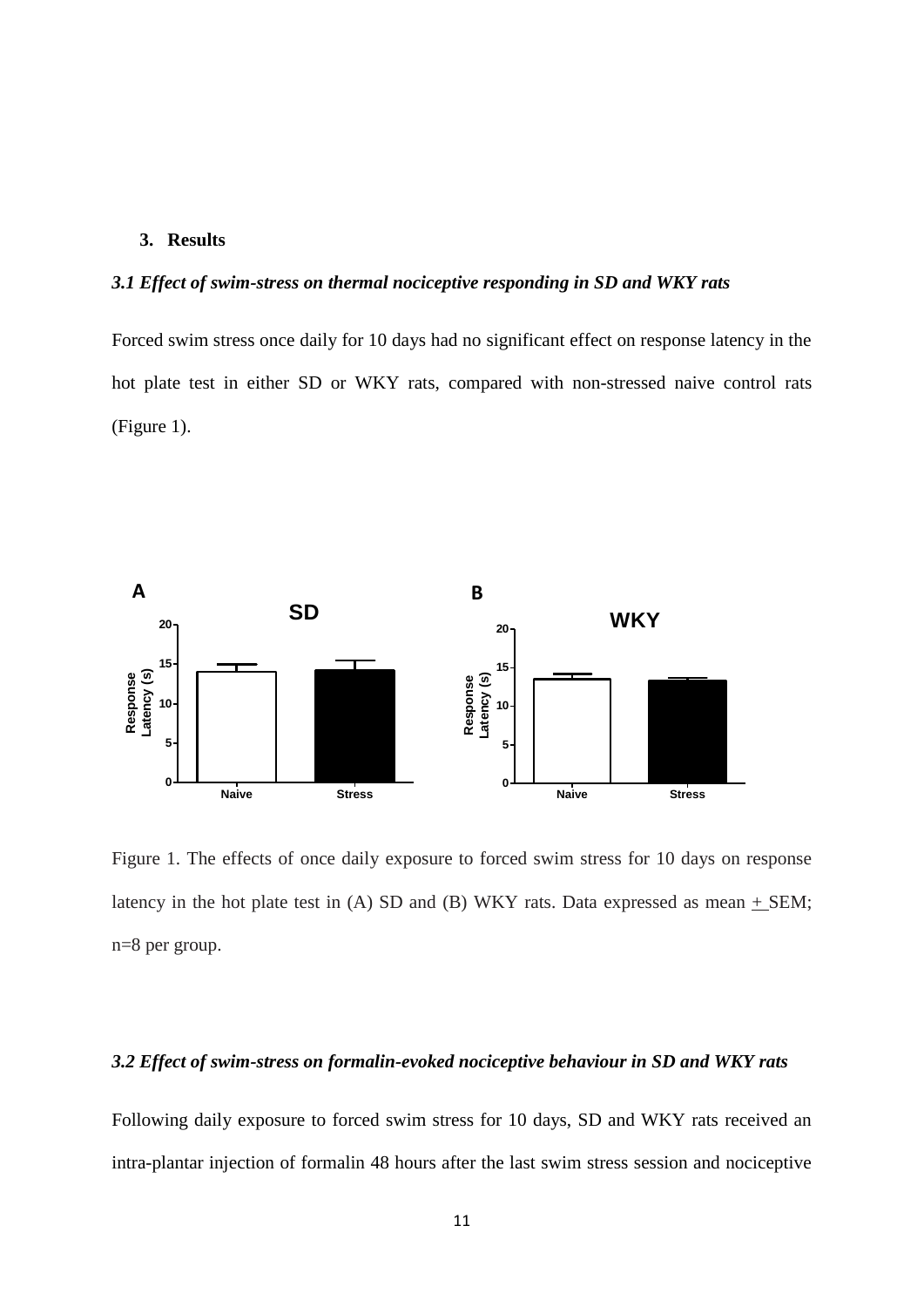behaviour was assessed from which the CPS was calculated. Data are presented in 5 minute time bins over the 2 hour period of the test (Figure 2). Repeated measures ANOVA revealed a significant effect of time (SD: *F23,322*=38.07 p<0.01; WKY: *F23,322=*42.63 p<0.01) on formalin-evoked nociceptive behaviour in SD and WKY rats. Post-hoc analysis revealed an increase in formalin-evoked nociceptive behaviour towards the latter part of the 2 hour formalin trial in SD rats exposed to 10 days of swim stress, compared with non-stressed, naive SD rats (p<0.05, Figure 2A). In contrast, 10 day swim-stress exposure in WKY rats resulted in a significantly reduced formalin-evoked nociceptive behaviour in the latter part of the formalin trial, compared with non-stressed, naive WKY rats  $(p<0.05$ , Figure 2B). Thus, swim-stress had a differential effect on formalin-evoked nociceptive behaviour in SD (increase) versus WKY (decrease) rats.



Figure 2. The effects of once daily exposure to forced swim stress for 10 days on formalinevoked nociceptive behaviour in (A) SD and (B) WKY rats. Data are expressed as mean + SEM; n=8 per group. \*p<0.05 for Stress vs. Naive (SD: Sprague-Dawley, WKY:Wistar-Kyoto)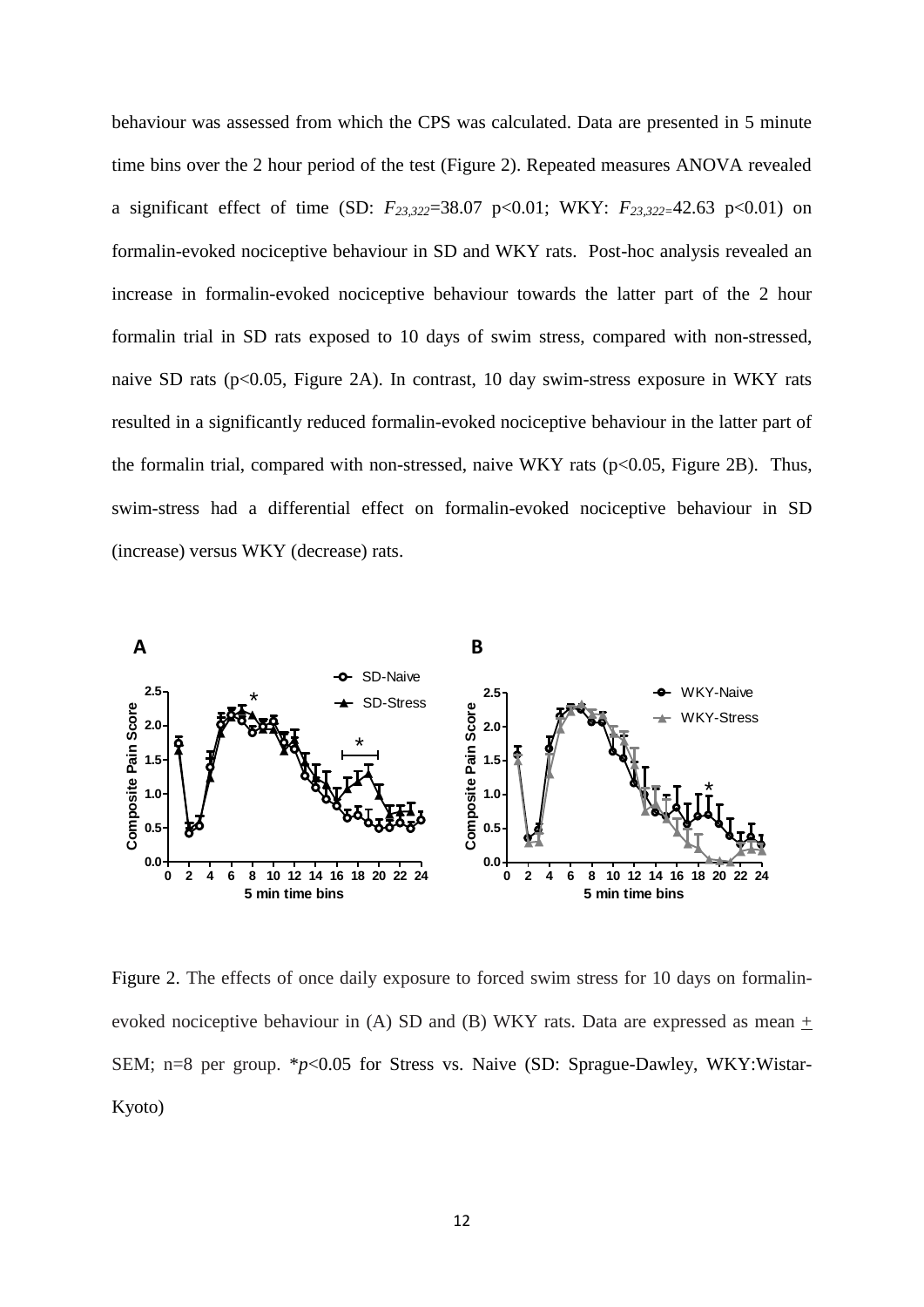# *3.3 Post-mortem characterisation of the endocannabinoid system in the dorsal horn of the spinal cord*

Levels of endocannabinoids (AEA and 2-AG) were measured in the dorsal quadrant of the lumbar enlargement of the spinal cord, on both the ipsilateral and contralateral sides relative to formalin injection. Repeated swim stress did not significantly alter the levels of AEA or 2- AG in either SD or WKY rats compared with non-stressed, naive controls. There were no significant differences between levels of AEA or 2-AG on the ipsilateral versus contralateral sides of the spinal cord (Figure 3). In addition we also measured the levels of the related *N*acylethanolamines, PEA and OEA in the dorsal horn of both rat strains. Repeated swim stress had no effect on PEA or OEA levels in SD or WKY rats (data not shown).

There were no significant effects of swim-stress or differences between ipsilateral versus contralateral sides, on  $CB_1$  receptor or FAAH mRNA expression in the spinal cord of SD rats, compared with non-stressed, naive controls (Figure 4A and 4B). However, 2-way ANOVA revealed a significant effect of side (*F1,28*=5.18;p<0.05) on levels of MAGL mRNA in SD rats. Post-hoc analysis revealed that MAGL mRNA levels were significantly increased in the ipsilateral side of the spinal cord in swim-stressed SD rats, compared with naive SD controls ( $p$ <0.05, Figure 4C).

In WKY rats, swim stress did not affect CB<sub>1</sub> receptor, FAAH or MAGL mRNA levels, but there was a significant effect of amygdala side on  $CB_1$  receptor ( $F_{1,24}=29.98$ ; p<0.01) and FAAH (*F1,26*=31.62; p<0.01) mRNA levels. Post-hoc testing revealed significant increases in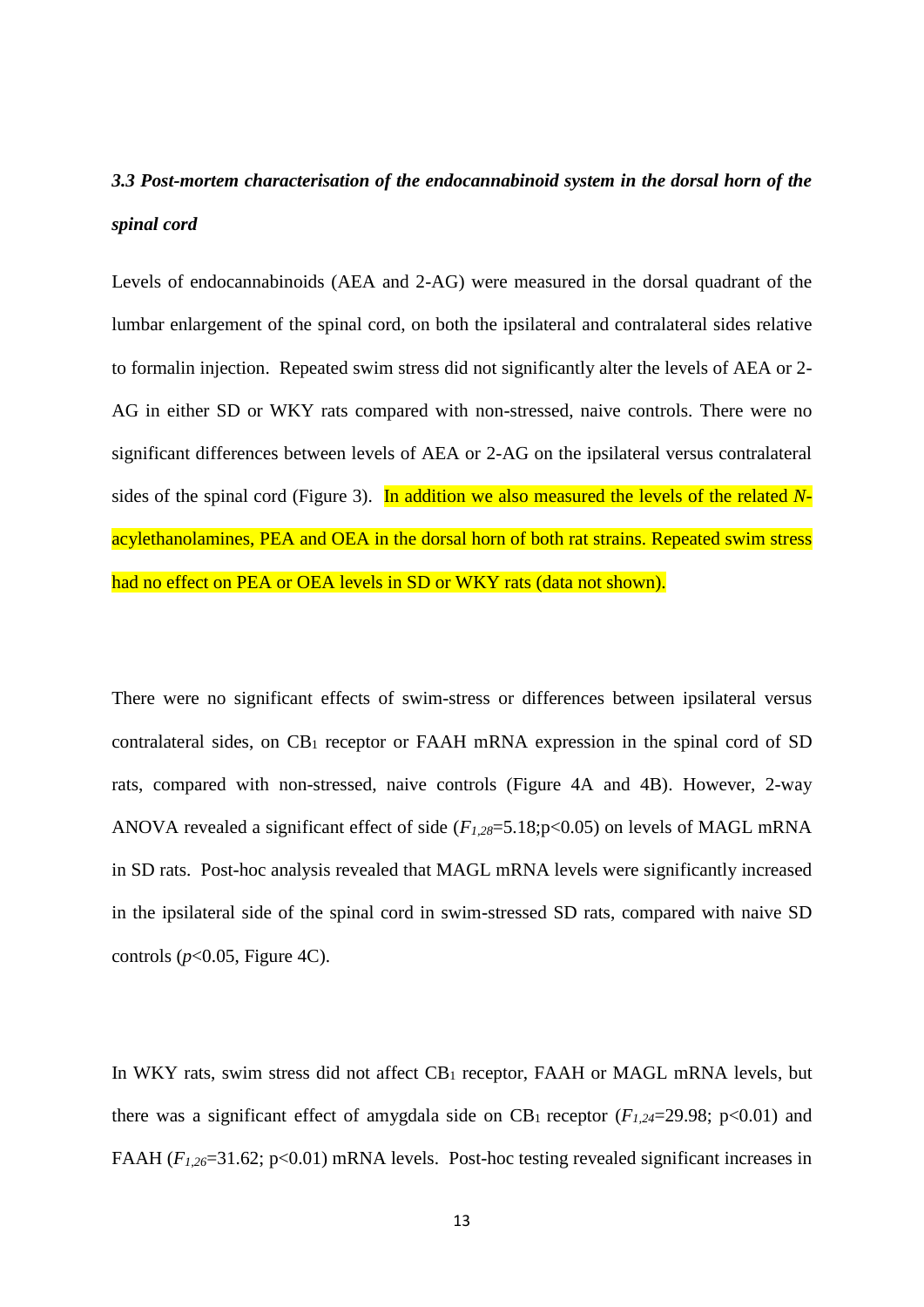$CB<sub>1</sub>$  receptor and FAAH mRNA levels on the ipsilateral versus the contralateral side of the spinal cord of WKY rats  $(p<0.01$ , Figure 4D and 4E). These differences were seen in both naive and swim-stressed WKY rats. To further address the potential contribution of changes in astrocytes or microglia to these changes in  $CB_1$  and FAAH expression presented in Figure 4D and 4E of the manuscript, we determined the expression of the astrocytic marker GFAP, and the microglial marker CD11b in the ipsilateral versus contralateral sides of the dorsal spinal cord of WKY rats. There were no significant ipsilateral versus contralateral differences in the GFAP expression between the groups or in CD11b in naive WKY rats (data not shown). CD11b expression was decreased in the ipsilateral side of WKY-stress rats compared with the contralateral side (data not shown), a finding that was in the opposite direction to change in  $CB_1$  receptor and FAAH mRNA expression. Additionally, we did not find any correlation between  $CB_1$  or FAAH with either GFAP or CD11b mRNA expression (data not shown). Collectively these data suggest that there is no relationship between the changes in  $CB_1$  and FAAH mRNA expression presented in Figure 4 D and 4E and changes in markers of astrocytes or microglia.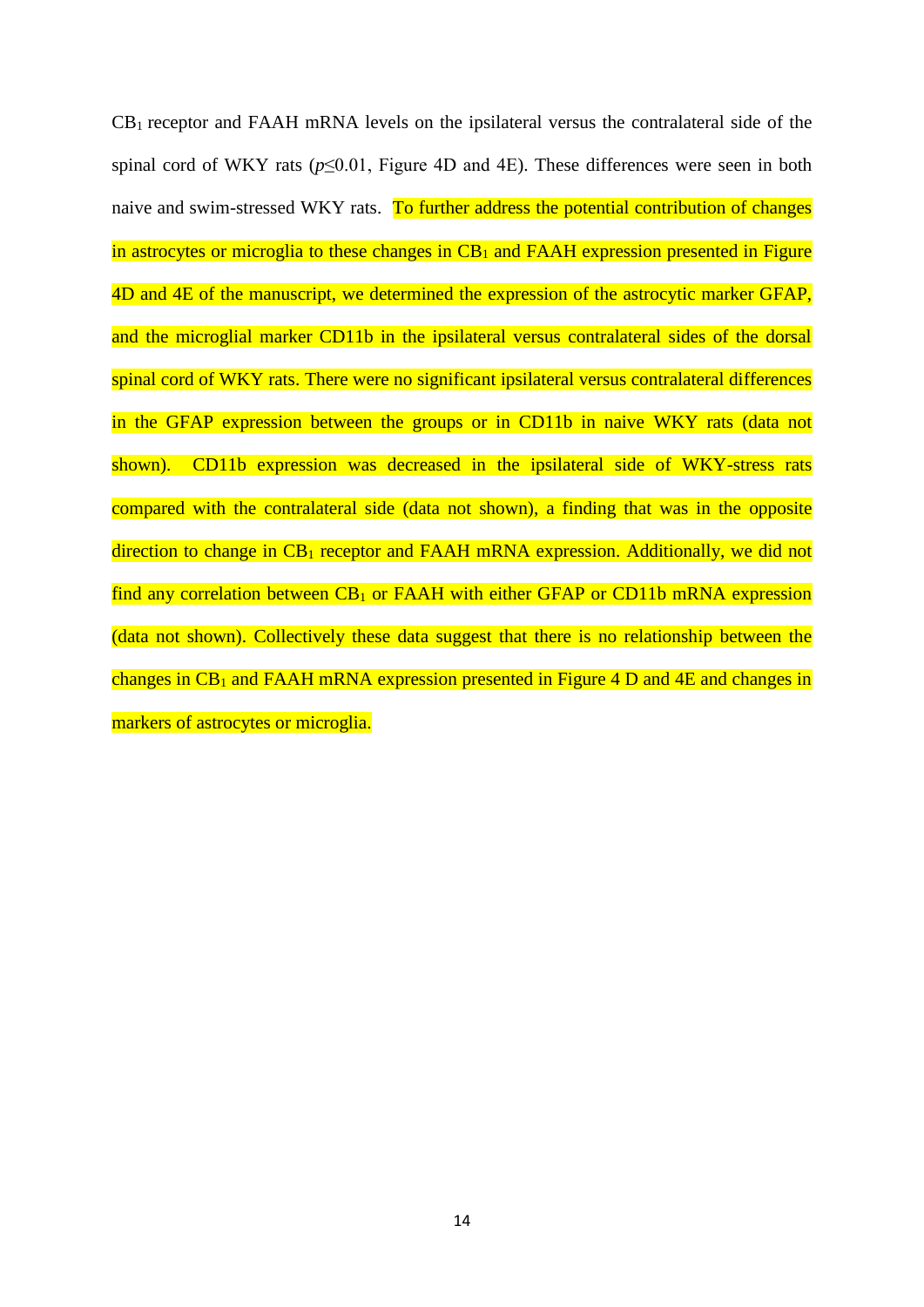

Figure 3. Levels of the endocannabinoids AEA and 2-AG in the ipsilateral and contralateral sides (relative to intra-plantar formalin injection) of the dorsal spinal cord (lumbar enlargement) in formalin-treated SD (A, B) and WKY (C, D) rats that were exposed daily to swim-stress for 10 days, versus naive controls. Data are expressed as mean  $\pm$  SEM; n=8 per group. (AEA: anandamide, 2-AG: 2-Arachidonoylglycerol, Contra: contralateral, Ipsi: ipsilateral, SD: Sprague-Dawley, WKY: Wistar-Kyoto).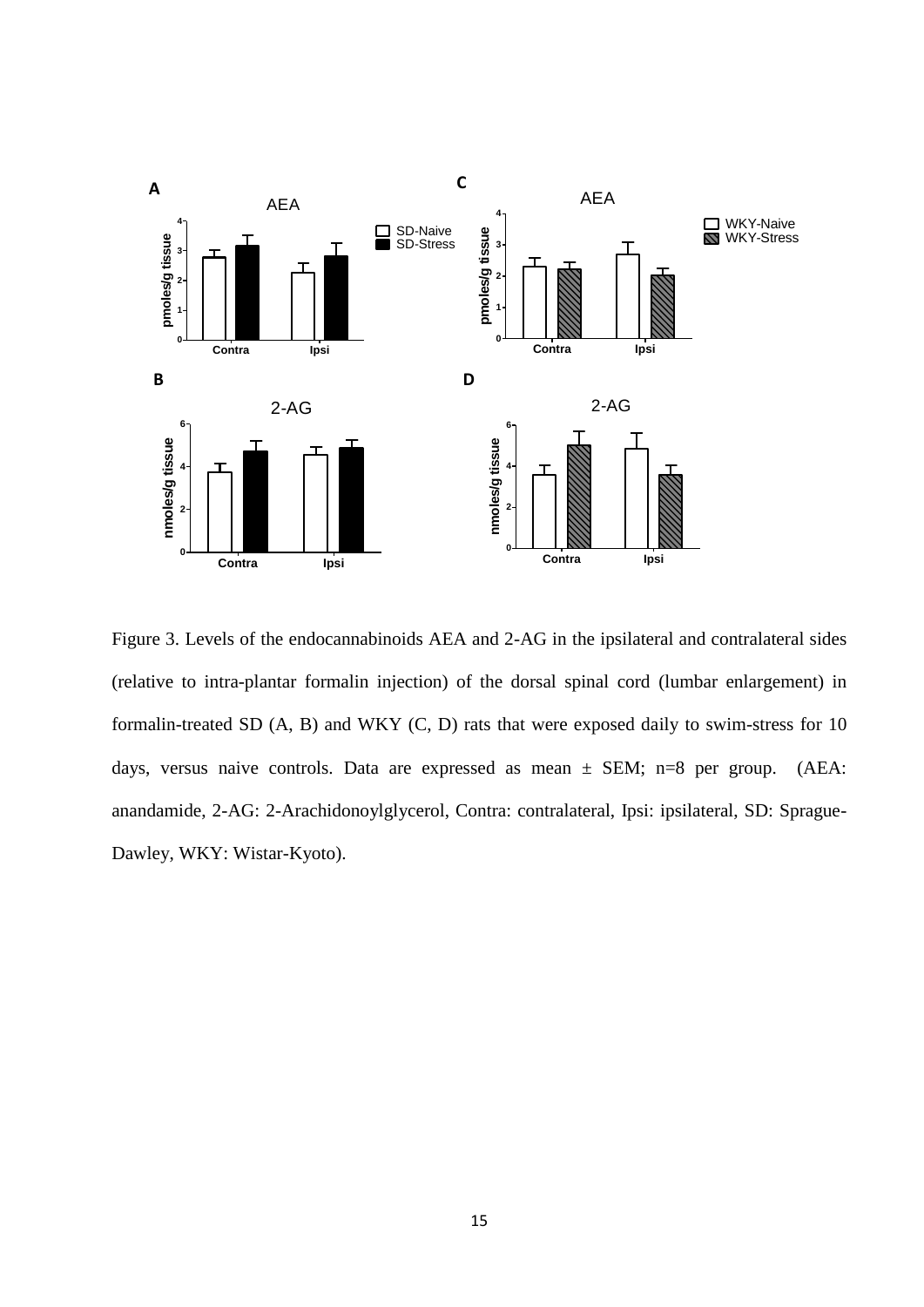

Figure 4. The expression of CB<sub>1</sub>, FAAH and MAGL mRNA in the ipsilateral and contralateral sides (relative to intra-plantar formalin injection) of the dorsal spinal cord (lumbar enlargement) in SD (A, B, C) and WKY (D, E, F) rats that were exposed daily to swim-stress for 10 days, versus naive controls. \*p<0.05 vs. SD-Naive Ipsi;  $+$  p<0.05 vs corresponding group on contra side. Data are expressed as mean  $\pm$  SEM; n=8 per group. (CB: cannabinoid receptor, Contra: contralateral, FAAH: fatty acid amide hydrolase, Ipsi: ipsilateral, MAGL: monoacylglycerol lipase, SD: Sprague-Dawley, WKY: Wistar-Kyoto)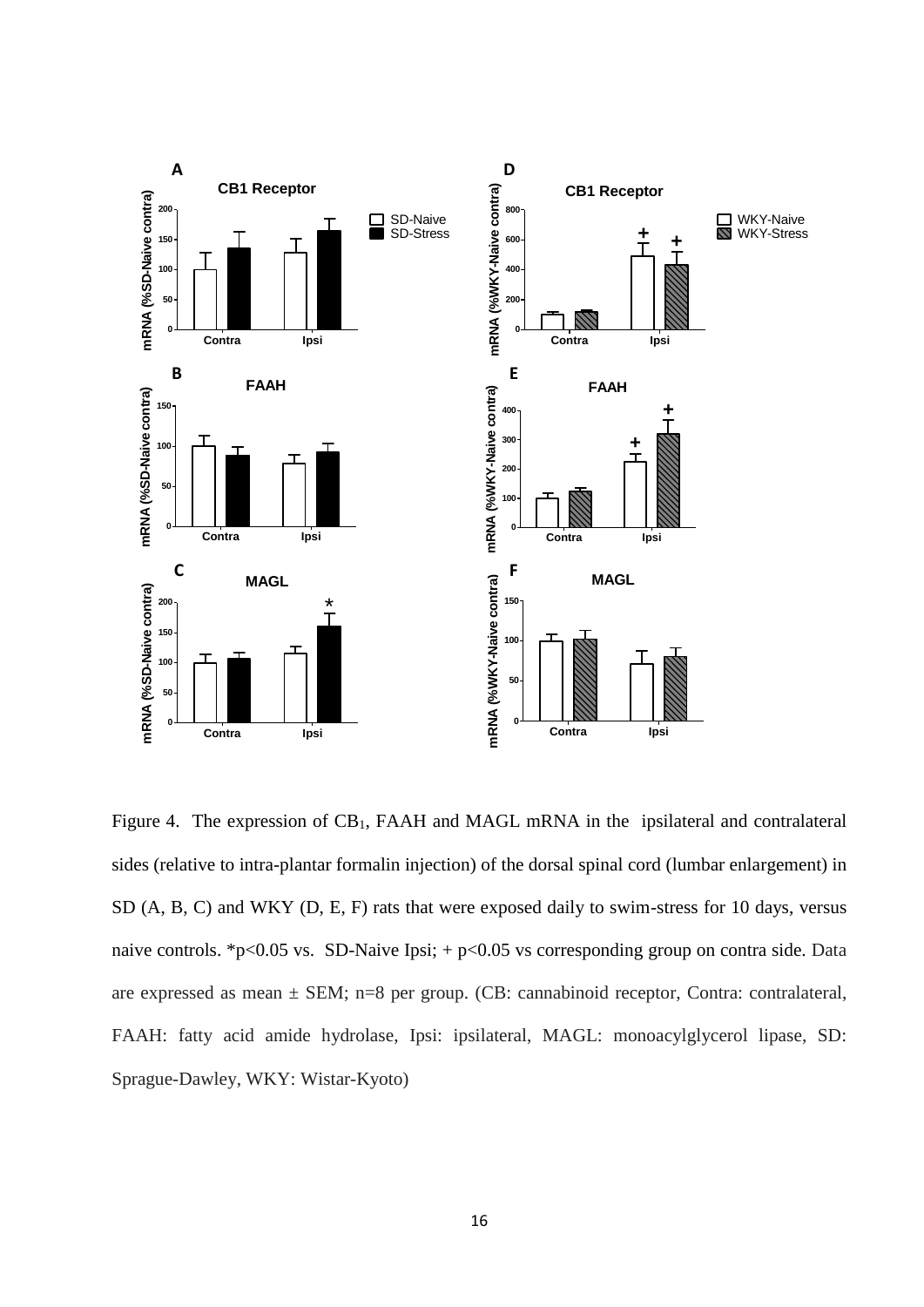#### *3.4 Post-mortem characterisation of the endocannabinoid system in the amygdala*

Levels of endocannabinoids and related *N*-acylethanolamines, PEA and OEA were measured in the ipsilateral and contralateral amygdala (relative to intra-plantar formalin injection) in both strains. Two-way ANOVA revealed a significant effect of side (*F1,28*=9.80; p<0.01) and stress (*F1,28*=8.9; p<0.01) on levels of AEA in SD rats. Swim-stressed SD rats exhibited a significant reduction in AEA levels in the contralateral amygdala, compared with non-stressed naive SD controls  $p<0.05$ , Figure 5A). Levels of AEA were significantly lower on the side of the amygdala ipsilateral to formalin injection in naive SD rats, compared with the contralateral side in this group (*p*<0.05, Figure 5A). Two-way ANOVA revealed a significant effect of side (F1,27=14.82; p<0.01) on levels of 2-AG in SD rats. Levels of 2-AG were significantly higher on the side of the amygdala ipsilateral to formalin injection in both the SD-Naive and SD-Stress groups, compared with the contralateral side in these groups  $(p<0.05$ , Figure 5B). There were no effects of side or stress on levels of AEA or 2-AG in the amygdala of WKY rats (Figure 5C and 5D). Levels of PEA and OEA were not altered by swim stress and did not differ between amygdala side in either rat strain (data not shown). To determine whether the ipsilateral/contralteral differences in AEA and 2-AG found in SD rats were due to intra-plantar formalin injection, we measured levels of these endocannabinoids in the left and right amygdala of non-formalin treated male SD rats from another experiment in our laboratory where the only treatment that the rats had received was a single intraperitoneal injection for three days with brain tissue collected 4 hours after the final injection. We found no significant differences for AEA (right amygdala: 13.42±0.64, left amygdala:  $14.62 \pm 1.2$  pmoles/gram tissue;  $n=4$  per side) or 2-AG levels (right amygdala:  $30.25\pm2.6$ , left amygdala:  $33.64\pm3.6$  nmoles/gram tissue; n=4 per side).

Swim stress had no significant effect on levels of  $CB_1$  receptor, FAAH or MAGL mRNA in the ipsilateral or contralateral amygdala of SD or WKY rats (Figure 6). Two-way ANOVA revealed a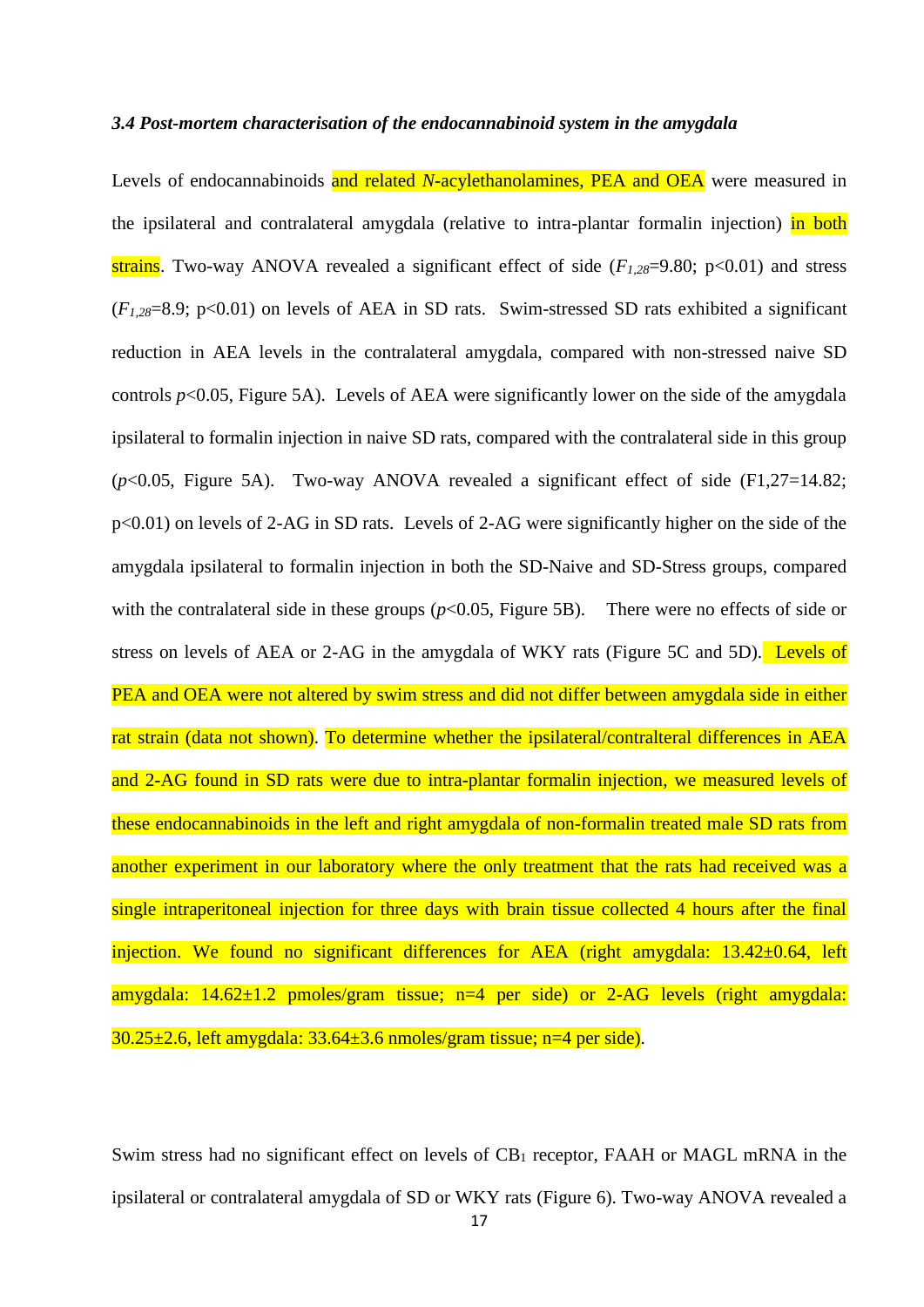significant effect of side on levels of  $CB_1$  receptor mRNA in WKY rats ( $F_{1,24}=29.98$ ; p<0.01). In naive WKY rats, levels of  $CB_1$  receptor mRNA were significantly lower on the side of the amygdala ipsilateral to formalin injection, compared with the contralateral side ( $p<0.05$ ; Figure 6D). A similar trend was observed in the WKY-Stress group, but just failed to reach statistical significance (Figure 6D).



Figure 5. Levels of endocannabinoids AEA and 2-AG in the ipsilateral and contralateral sides of the amygdala (relative to intra-plantar formalin injection) of SD (A,B) and WKY (C,D) rats that were exposed daily to swim-stress for 10 days, versus naive controls. \*p<0.05 vs. SD-Naive Contra;  $+$  p<0.05 vs corresponding group on contra side. Data are expressed as mean  $\pm$  SEM; n=8 per group. (AEA: anandamide, 2-AG: 2-Arachidonoylglycerol, Contra: contralateral, Ipsi: ipsilateral, SD: Sprague-Dawley, WKY: Wistar-Kyoto).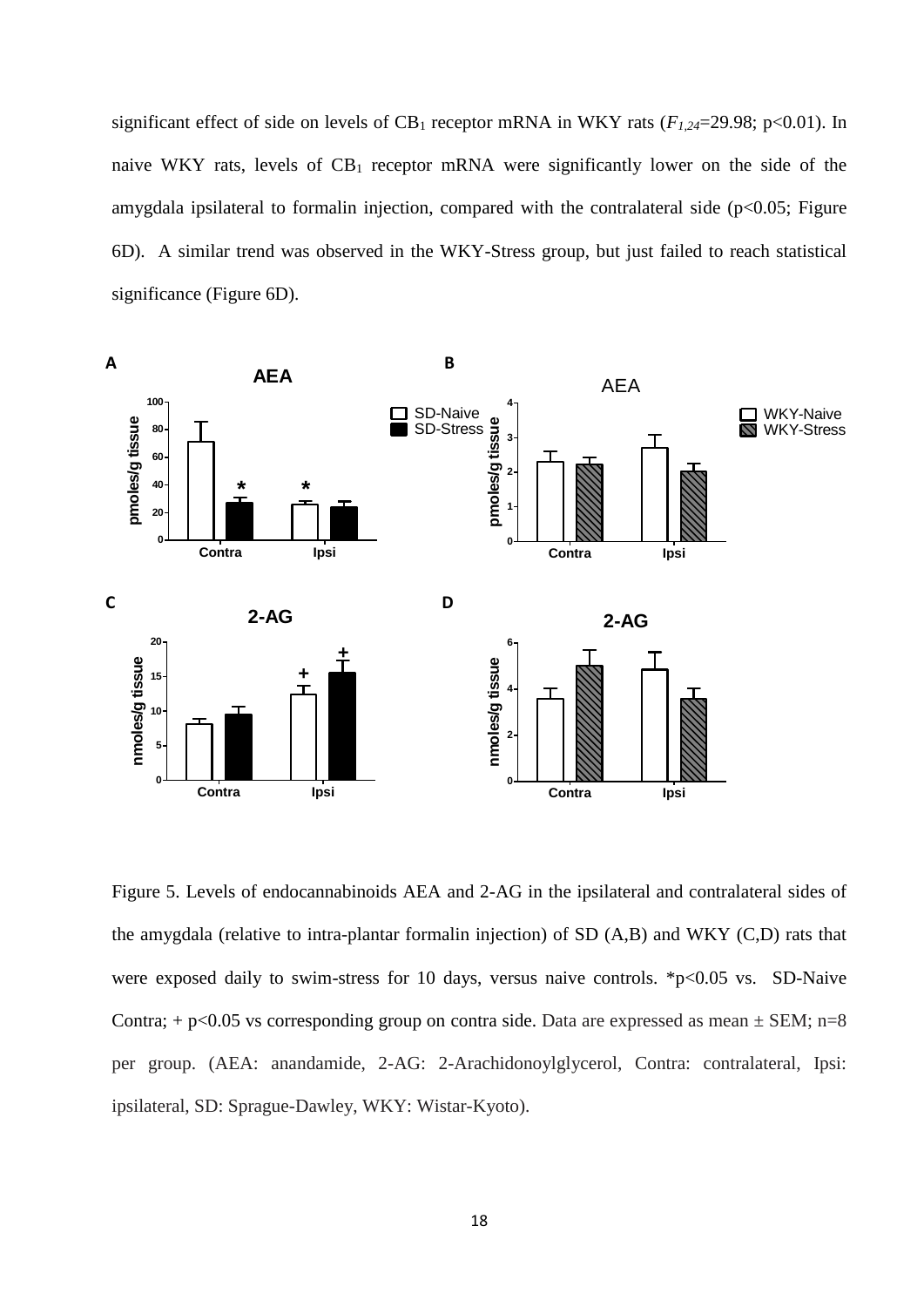

Figure 6. The expression of CB1, FAAH and MAGL mRNA in ipsilateral and contralateral sides of the amygdala (relative to intra-plantar formalin injection) of SD (A,B,C) and WKY (D,E,F) rats that were exposed to daily swim-stress for 10 days, versus naive control.  $*p<0.05$ vs. SD-Naive. Data expressed as mean  $\pm$  SEM; n=8 per group. (CB: cannabinoid receptor, Contra: contralateral, FAAH: fatty acid amide hydrolase, Ipsi: ipsilateral, MAGL: monoacylglycerol lipase, SD: Sprague-Dawley, WKY: Wistar-Kyoto).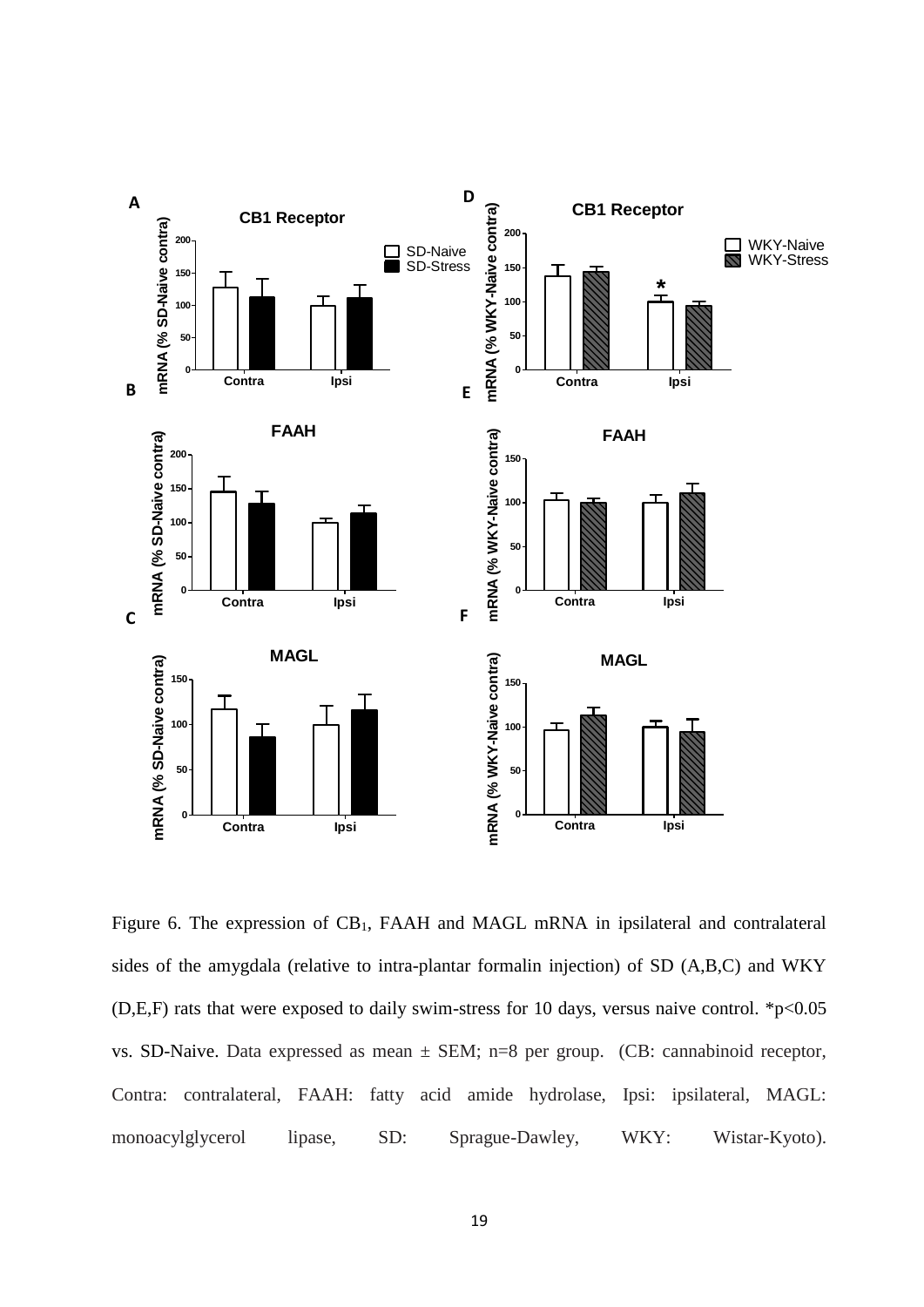#### **4. Discussion**

The data presented here suggest that repeated exposure to homotypic stress of forced swimming has differential effects on inflammatory pain-related behaviour in SD versus WKY rats. Specifically, daily exposure to forced swim stress for 10 days increased formalinevoked nociceptive behaviour towards the end of a 2 hour formalin trial in SD rats, but had the opposite effect in WKY rats. Moreover, neurochemical and molecular analysis of post mortem spinal cord and amygdala tissue also revealed differential effects of formalin and/or swim-stress on components of the endocannabinoid system in the two rat strains. These data indicate that the effects of repeated stress on inflammatory pain-related behaviour are different in two rat strains that differ with respect to stress responsivity and affective state and implicate the endocannabinoid system in the spinal cord and amygdala in these differences.

Daily exposure of SD rats to forced swim stress for 10 days produced a discrete increase in formalin-evoked nociceptive behaviour for 20 minutes during the second phase of the formalin trial. Previously it has been shown that 3 days of swim stress can be sufficient to induce enhanced nociceptive behaviour to formalin injection in SD rats (Quintero et al., 2011; 2003; 2000) however initial experiments in our laboratory failed to demonstrate SIH to formalin after 3 days of swim stress (data not shown) and therefore we used a 10 day exposure in the present study. In contrast to the effects of swim stress in SD rats, swimstressed WKY rats exhibited a decrease in formalin-evoked nociceptive behaviour, over the same 20 minute period of the second phase as that during which hyperalgesia was seen in SD rats. It is interesting that although WKY rats normally exhibit a hyperalgesic phenotype relative to SD rats (Burke et al., 2010; O'Mahony et al., 2013), exposure to repeated forced swim stress resulted in a hypoalgesic effect in WKY rats. This finding suggests that exposure to repeated homotypic stress has differential effects in WKY versus SD rats on the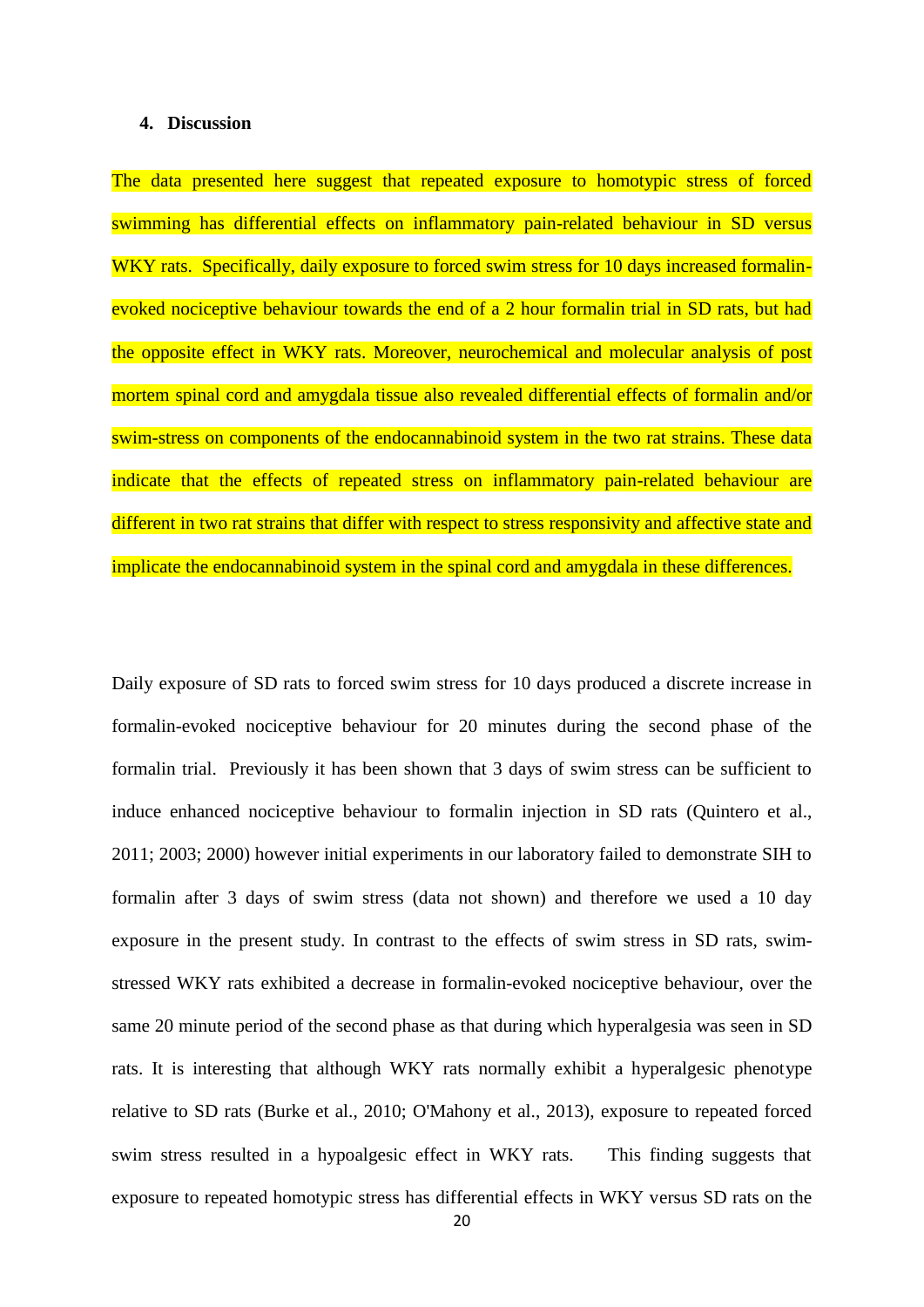neurobiological circuitry and systems that regulate formalin-evoked nociceptive behaviour and supports other studies that have reported differential effects of repeated stress on nociceptive responding in SD versus WKY rats (Robbins et al., 2007). The effects of forced swim stress exposure on pain responding were dependent on the pain modality and/or pain test under investigation because response latency in the hot plate test was unaffected by swim stress in both SD and WKY rats. These results contrast with those of Quintero and colleagues who have previously demonstrated hyperalgesic responses on the hot plate test in swim-stressed SD rats (Quintero et al., 2000). Discrepancies between the work of Quintero et al and our study may be due to differences in the source/supplier of the rats and/or differences in environmental or husbandry conditions in the animal facilities. The influence of external factors such as breeding techniques and environmental and husbandry conditions on behavioural outcomes of animal studies has been well recognised and reported in previous studies. For example variations in anxiety-like behavior and epileptogenesis in outbred female Wistar rats obtained from different breeders have been reported previously (Honndorf et al., 2011). In addition environmental factors such as variations in environmental enrichment or lack thereof can have an impact not only on rodent behaviour but also on brain neurochemistry (for review see review Simpson and Kelly, (2011)). It is well established that early-life stress can alter nocieptive responding in adulthood. Neonatal limited bedding results in reduced muscle nociceptive threshold in adult rats that can be further exacerbated by stress (Alvarez et al., 2013, Green et al., 2011). In addition, supplier and diet can result in variations in the development of hyperalgesia and allodynia in a rat model of neuropthic pain (Perez et al., 2004). Thus, subtle differences in breeding and environmental practices between suppliers and laboratories can have an important impact on behavioural outcomes in animal studies and such differences can account for discrepancies in research findings. Differences between animal suppliers (Harlan UK versus Charles River UK) and/or the fact that the two rat strains were studied in separate experiments herein rather than concurrently probably also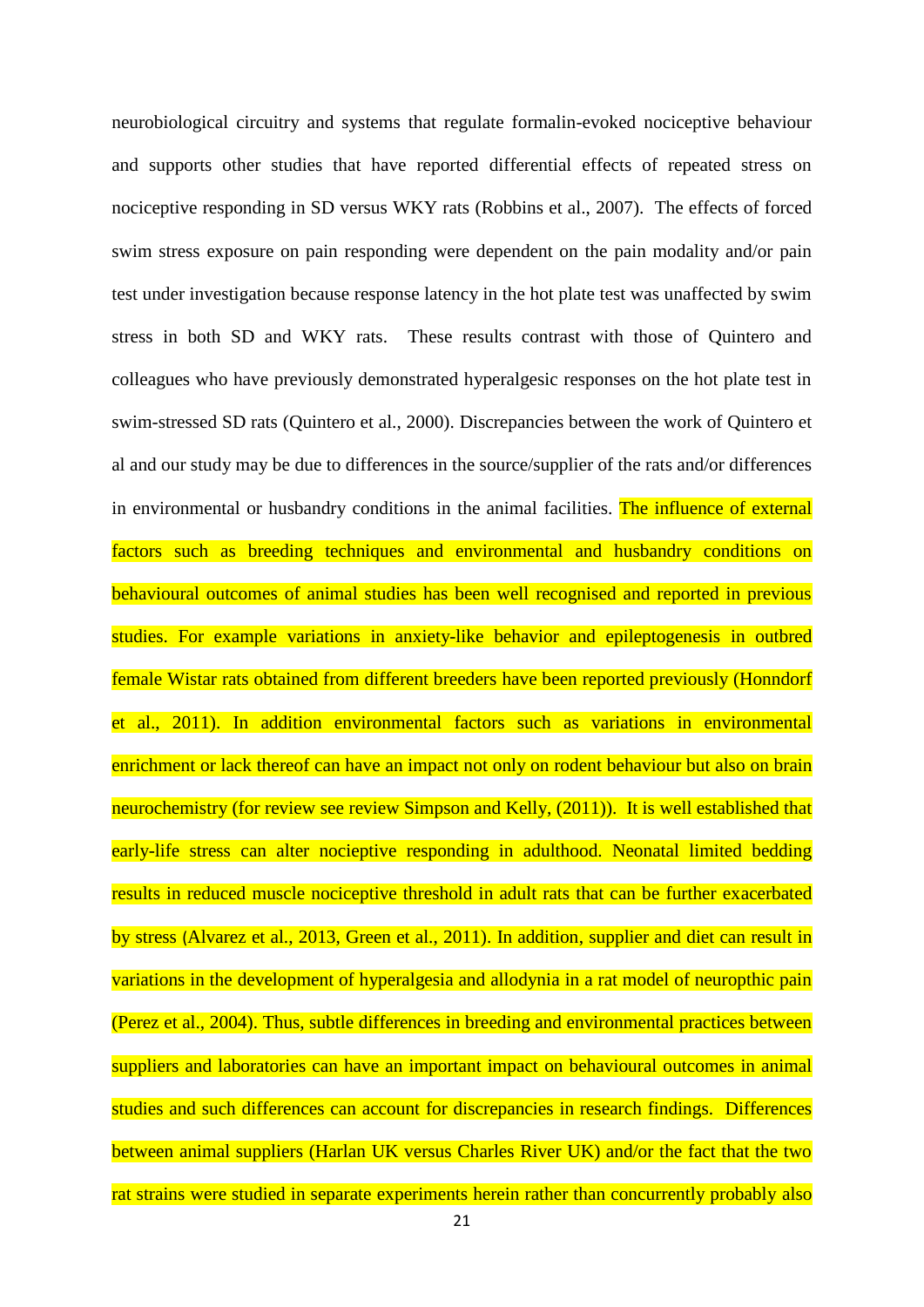# explain why the hyperalgesia that we have reported previously (Burke et al., 2010, Rea et al., 2014) for WKY rats compared with SD rats was not observed in the present study.

As mentioned in the Introduction, the endocannabinoid system plays an important role in pain and stress processes. Exposure to noxious stimuli and stress triggers endocannabinoid release to suppress pain (Walker et al., 1999; Hohmann et al., 2005). Stress-induced dysfunction in the endocannabinoid system can lead to altered responses to stress and functional changes in neural circuitry (Hu et al., 2011; Wamsteeker et al., 2010) that could affect endocannabinoidinduced antinociception. Swim stress increased levels of mRNA coding for the 2-AG catabolising enzyme MAGL on the ipsilateral side of the spinal cord of formalin-injected SD rats, but not WKY counterparts. This increase in MAGL mRNA was not seen in the contralateral side of the spinal cord (relative to formalin injection), suggesting that it may reflect an interaction between prior stress exposure and formalin injection. However, although there was increased expression of the MAGL mRNA, no stress-induced changes in levels of 2-AG were detected. This discrepancy likely reflects the different temporal profiles of mRNA transcription (and subsequently translation to protein) versus the rapid on-demand, synthesis, release and degradation of 2-AG. It is also worth remembering that the present study measured tissue levels of 2-AG, rather than the extracellular, signalling pool of 2-AG. Increased levels of MAGL may have resulted in lower levels of extracellular/signalling 2-AG in the spinal cord, which in turn would mean less  $CB_1$  receptor-mediated antinociception, with consequent SIH, as was observed behaviourally.

It has previously been shown that swim stress-induced hyperalgesia in SD is associated with reduced spinal GABA release (Suarez-Roca et al., 2008). Intrathecal administration of a  $GABA_B$  receptor agonist, baclofen, produces analgesia but this is attenuated by the  $CB_1$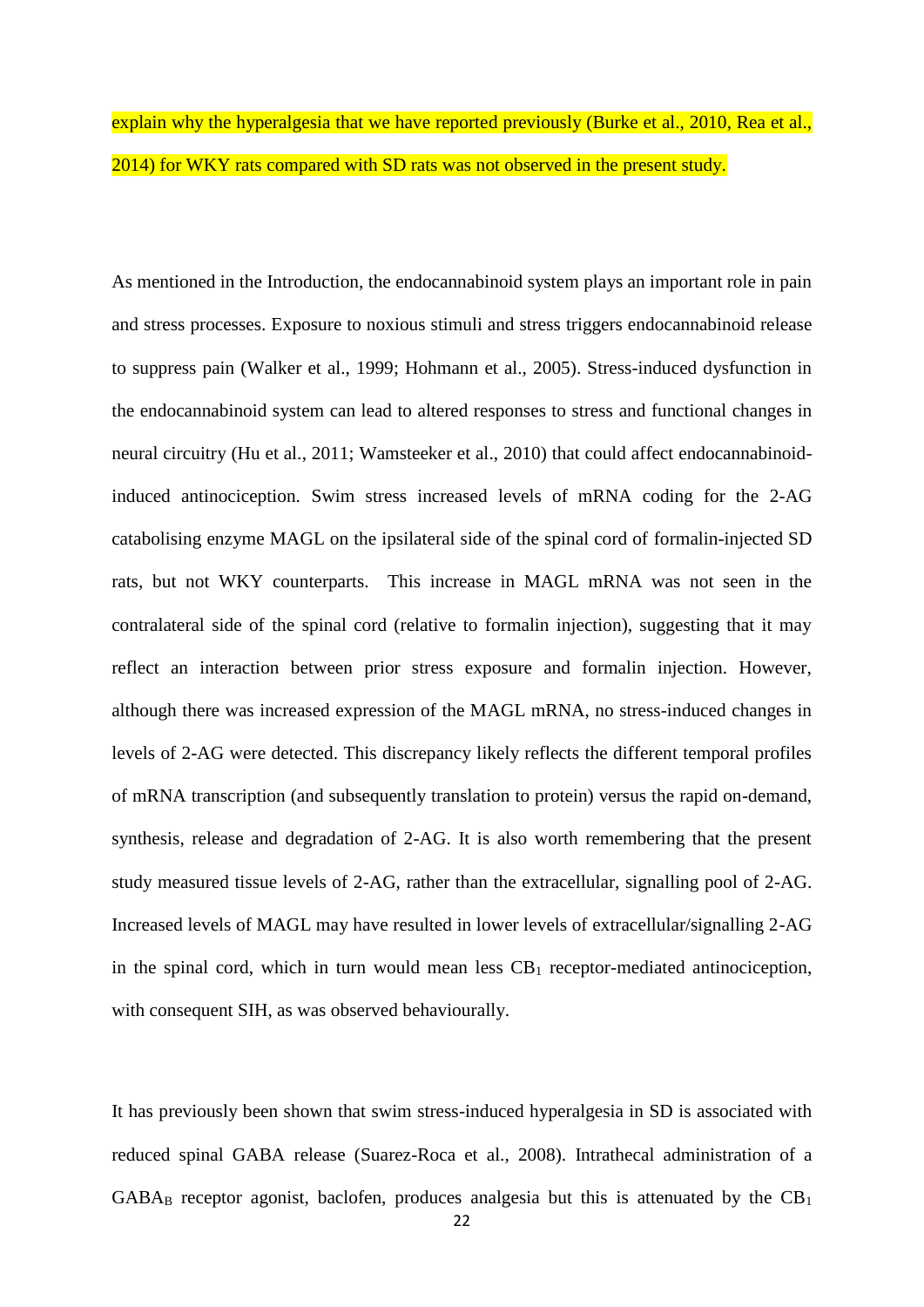receptor antagonist, rimonabant suggesting that the spinal antinociceptive effects of  $GABA_B$ receptor activation are influenced by  $CB_1$  receptor modulation (Naderi et al., 2005). Thus, if repeated swim stress results in altered endocannabinoid system functioning at the spinal level, this could attenuate GABA-induced antinociception resulting in increased nociceptive responding. In addition, swim stressed and naive WKY rats, but not SD rats, exhibited increases in  $CB_1$  receptor and FAAH mRNA expression on the side of the spinal cord ipsilateral to formalin injection. Further studies are required to determine the extent to which these alterations may contribute to the behavioural differences observed between the two strains.

Several studies highlight the role of the endocannabinoid system in the amygdala in pain (Hasanein et al., 2007; Ji and Neugebauer, 2014) and its modulation by stress (Connell et al., 2006; Hill et al., 2013). Thus, we assessed the endocannabinoid system in the amygdala in the present study. We found that swim stress resulted in reduced AEA levels in the contralateral amygdala of SD rats, but not WKY rats, a result that could also potentially account for the differential effects of swim stress on formalin-evoked nociceptive behaviour between the two strains. Direct injection of a  $CB_1$  agonist into the amygdala produces antinociception in rats (Hasanein et al., 2007). Thus, this reduction in AEA levels may play an important role in the enhanced pain behaviour of stressed rats. Restraint stress in rats has been shown to reduce levels of AEA in the amygdala, an effect that was inversely correlated with increased serum corticosterone levels (Hill et al., 2009). In addition, direct injection of the FAAH inhibitor, URB597, into the basolateral amygdala attenuated stress-induced increases in circulating corticosterone (Hill et al., 2009). Maladaptive swim stress-induced changes in amygdala endocannabinoid signalling may underlie the hyperalgesic effects of repeated swim stress in SD rats. That this alteration in AEA levels was not observed in WKY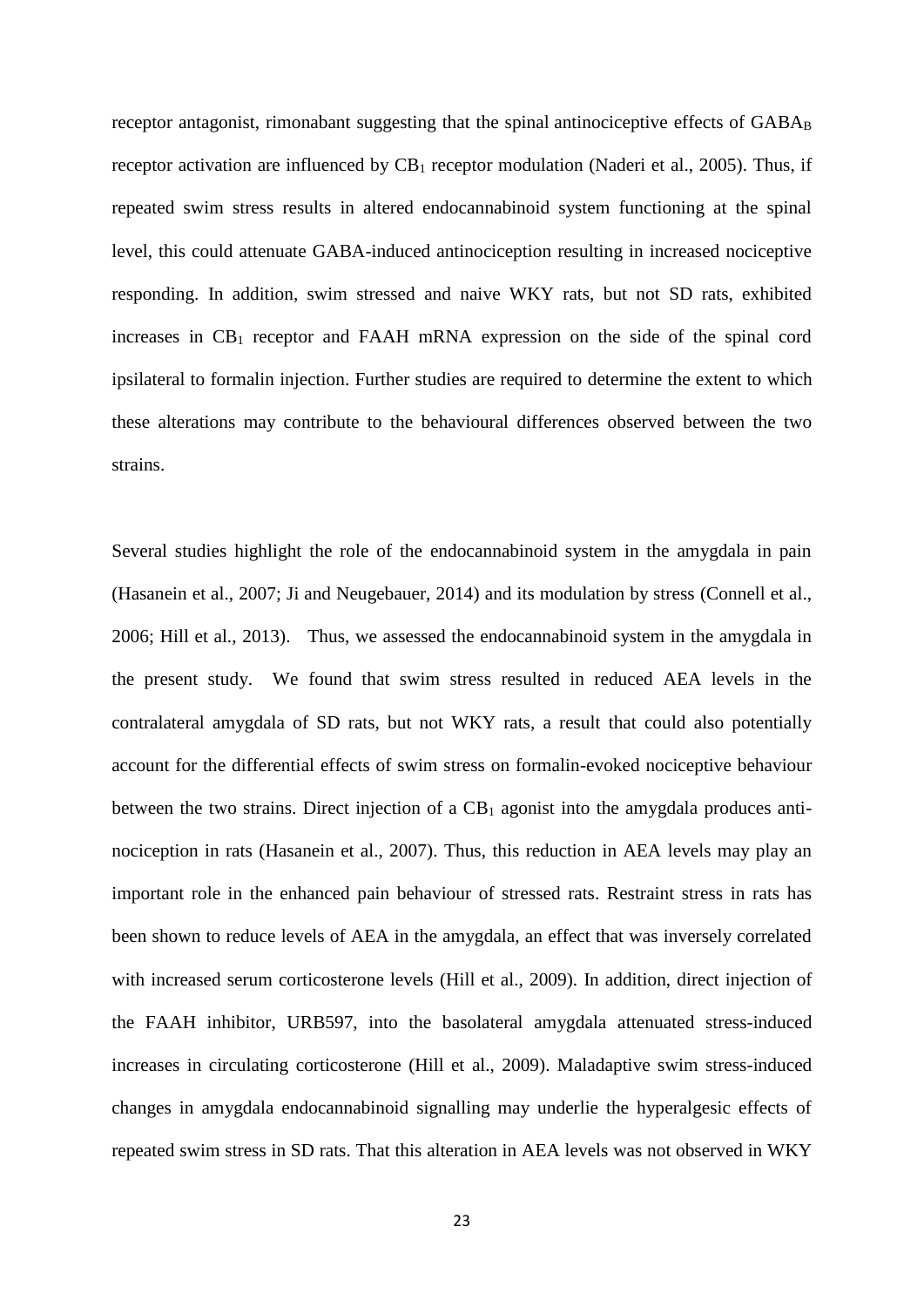rats supports our previous findings of differential endocannabinoid system responsivity in SD versus WKY rats (Rea et al., 2014).

Differences in levels/expression of components of the endocannabinoid system on the contralateral versus ipsilateral sides of the amygdala (relative to formalin injection) were also observed in WKY versus SD rats. We observed lower levels of AEA and higher levels of 2- AG in the ipsilateral amygdala compared with the contralateral amygdala of SD, but not WKY, rats. Moreover, in WKY rats, lower levels of  $CB<sub>1</sub>$  receptor mRNA were observed in the ipsilateral (right) amygdala than in the contralateral (left) side; this difference was not seen in the SD rats. These differences between left and right amygdala may be due to either formalin-induced changes or hemispheric lateralisation of the endocannabinoid system in the amygdala of WKY rats versus SD rats. Hemispheric lateralisation of neuronal activity in the amygdala is seen after the introduction of a noxious stimulus and may explain the side differences. Studies have found that there is functional lateralisation in the amygdala, with the right more important in pain processing (Ji and Neugebauer, 2009; Kolber et al., 2010) and the left in emotional modulation (Phelps et al., 2001). To examine this, we measured AEA and 2-AG levels in non-formalin treated SD rats. We found no differences between the right and left amygdala suggesting that formalin injection most probably accounts for the side differences reported herein.

The clinical relevance of alterations in central endocannabinoid signalling to the development of SIH remains largely unknown due to the paucity of clinical studies within the field. However, evidence from clinical studies does suggest a link between alterations in levels of circulating endocannabinoids and the development of chronic pain conditions that are often associated with stress-related psychiatric disorders. For example, patients with irritable bowel syndrome had higher levels of plasma 2-AG (Fichna et al., 2013) and fibromyalgia patients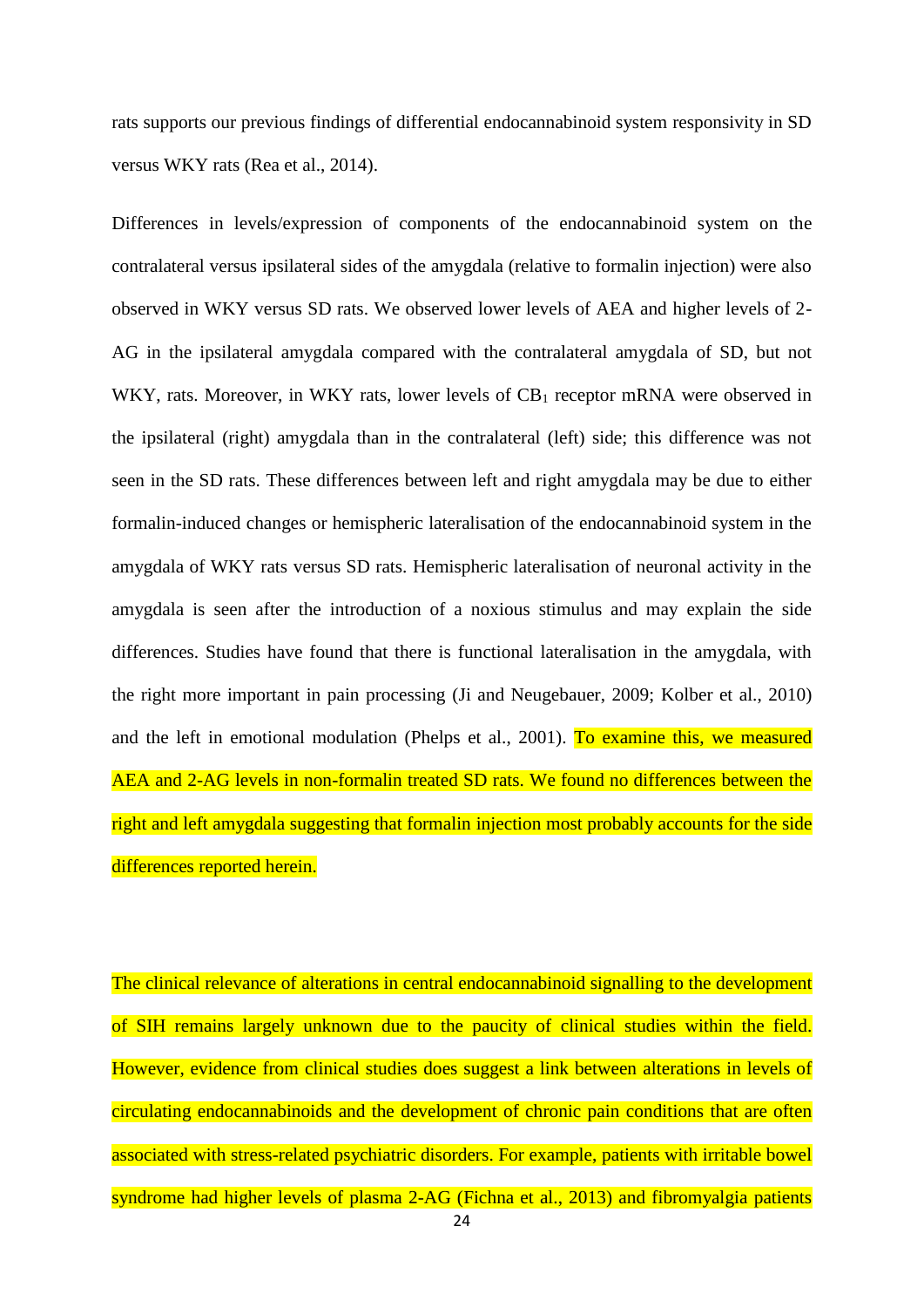had higher levels of circulating AEA compared to healthy controls (Kaufmann et al., 2008). Furthermore, patients with post traumatic stress disorder have higher AEA and 2-AG levels in circulating plasma compared to controls (Hauer et al., 2013). Collectively, these data further substantiate endocannabinoid signalling as a target for the future development of therapeutic agents for more effective treatment of stress-related pain and psychiatric disorders, and their co-morbidity.

In conclusion, exposure of SD rats to 10 days of swim stress causes enhanced formalinevoked nociceptive behaviour that is associated with increased ipsilateral spinal expression of the endocannabinoid-catabolising enzyme MAGL and a reduction in levels of AEA in the left amygdala. Conversely, exposure of WKY rats to the same swim stress paradigm reduced formalin-evoked nociceptive behaviour, with no associated effect on the spinal or amygdalar endocannabinoid system. Stress-induced and side-related (ipsilateral versus contralateral) alterations in the endocannabinoid system at the level of the spinal cord and amygdala may contribute to the differential effects of swim stress on nociceptive behaviour in WKY versus SD rats.

#### **Acknowledgements**

This work was funded by grants from Science Foundation Ireland (10/IN.1/B2976) and the Irish Research council. These funding agencies played no part in study design; in the collection, analysis and interpretation of data; in the writing of the report; or in the decision to submit the article for publication.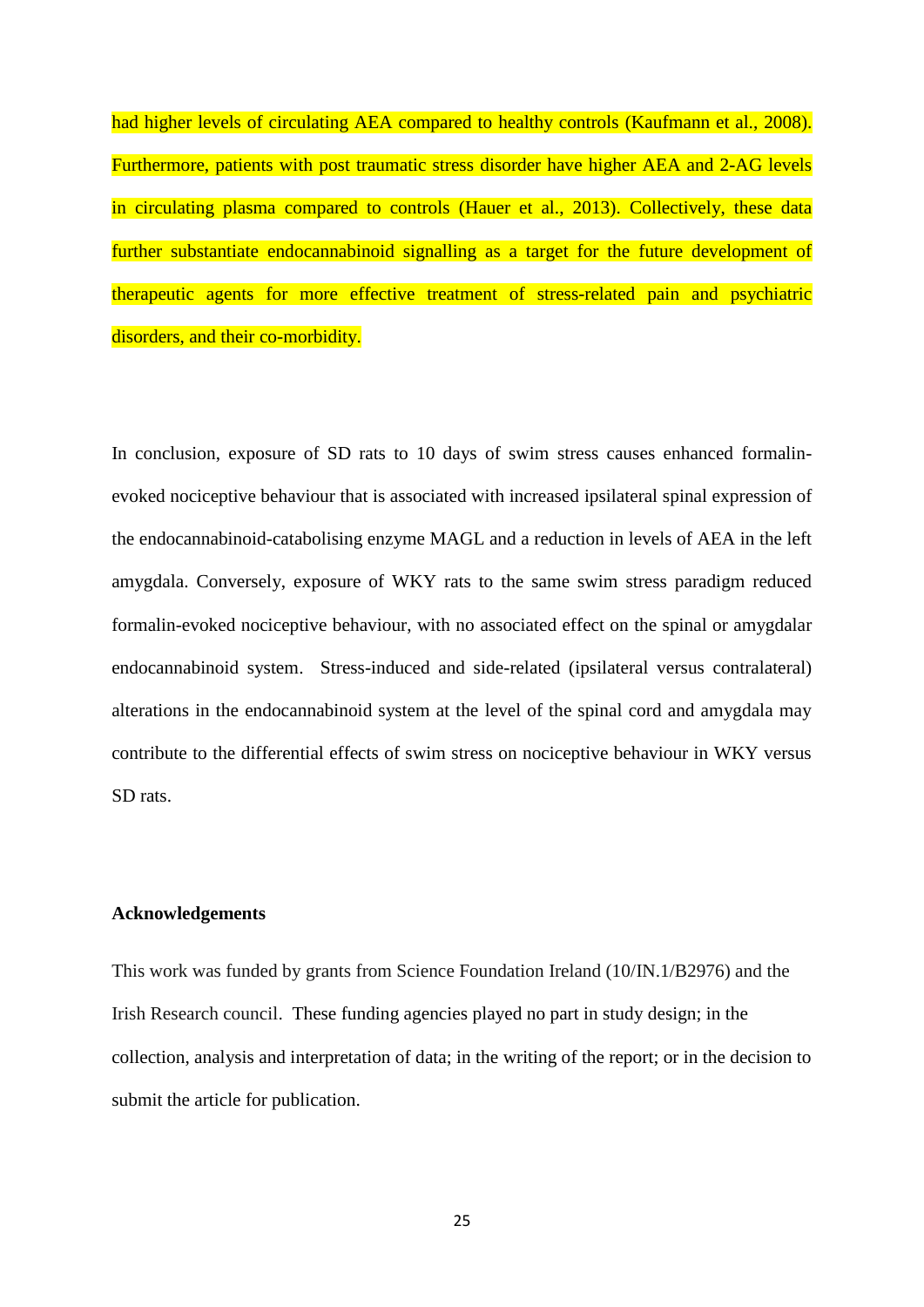**Disclosures**: The authors have no conflicts of interest to declare. All authors have approved

the final article. EMJ, BNO, WMO, MR and DPF all contributed to study design and

preparation of the manuscript. EMJ, BNO and WMO collected and analysed data. MR and

DPF supervised the work and contributed to data interpretation.

## **References**

- ALVAREZ, P., GREEN, P. G. & LEVINE, J. D. 2013. Stress in the Adult Rat Exacerbates Muscle Pain Induced by Early-Life Stress. *Biological Psychiatry,* 74**,** 688-695.
- ANDRE, J., ZEAU, B., POHL, M., CESSELIN, FRANçOIS, BENOLIEL, JEAN-JACQUES & BECKER, C. 2005. Involvement of Cholecystokininergic Systems in Anxiety-Induced Hyperalgesia in Male Rats: Behavioral and Biochemical Studies. *The Journal of Neuroscience,* 25**,** 7896-7904.
- BARDIN, L., MALFETES, N., NEWMAN-TANCREDI, A. & DEPOORTÂTE, R. 2009. Chronic restraint stress induces mechanical and cold allodynia, and enhances inflammatory pain in rat: Relevance to human stress-associated painful pathologies. *Behavioural Brain Research,* 205**,** 360-366.
- BURKE, N. N., KERR, D. M., MORIARTY, O., FINN, D. P. & ROCHE, M. 2014. Minocycline modulates neuropathic pain behaviour and cortical M1-M2 microglial gene expression in a rat model of depression. *Brain Behav Immun,* 42**,** 147-56.
- BURKE, N. N., HAYES, E., CALPIN, P., KERR, D. M., MORIARTY, O., FINN, D. P. & ROCHE, M. 2010. Enhanced nociceptive responding in two rat models of depression is associated with alterations in monoamine levels in discrete brain regions. *Neuroscience,* 171**,** 1300-13.
- BUTLER, R. K., FORD, G. K., HOGAN, M., ROCHE, M., DOYLE, K. M., KELLY, J. P., KENDALL, D. A., CHAPMAN, V. & FINN, D. P. 2012. Fear-induced suppression of nociceptive behaviour and activation of Akt signalling in the rat periaqueductal grey: role of fatty acid amide hydrolase. *J Psychopharmacol,* 26**,** 83-91.
- CONNELL, K., BOLTON, N., OLSEN, D., PIOMELLI, D. & HOHMANN, A. G. 2006. Role of the basolateral nucleus of the amygdala in endocannabinoid-mediated stressinduced analgesia. *Neurosci Lett,* 397**,** 180-4.
- CONNOR, T. J., KELLY, J. P. & LEONARD, B. E. 1997. Forced swim test-induced neurochemical endocrine, and immune changes in the rat. *Pharmacol Biochem Behav,* 58**,** 961-7.
- CRAVATT, B. F., GIANG, D. K., MAYFIELD, S. P., BOGER, D. L., LERNER, R. A. & GILULA, N. B. 1996. Molecular characterization of an enzyme that degrades neuromodulatory fatty-acid amides. *Nature,* 384**,** 83-7.
- DEVANE, W. A., HANUS, L., BREUER, A., PERTWEE, R. G., STEVENSON, L. A., GRIFFIN, G., GIBSON, D., MANDELBAUM, A., ETINGER, A. & MECHOULAM, R. 1992. Isolation and structure of a brain constituent that binds to the cannabinoid receptor. *Science,* 258**,** 1946-9.
- DINA, O. A., LEVINE, J. D. & GREEN, P. G. 2011. Enhanced cytokine-induced mechanical hyperalgesia in skeletal muscle produced by a novel mechanism in rats exposed to unpredictable sound stress. *European Journal of Pain,* 15**,** 796-800.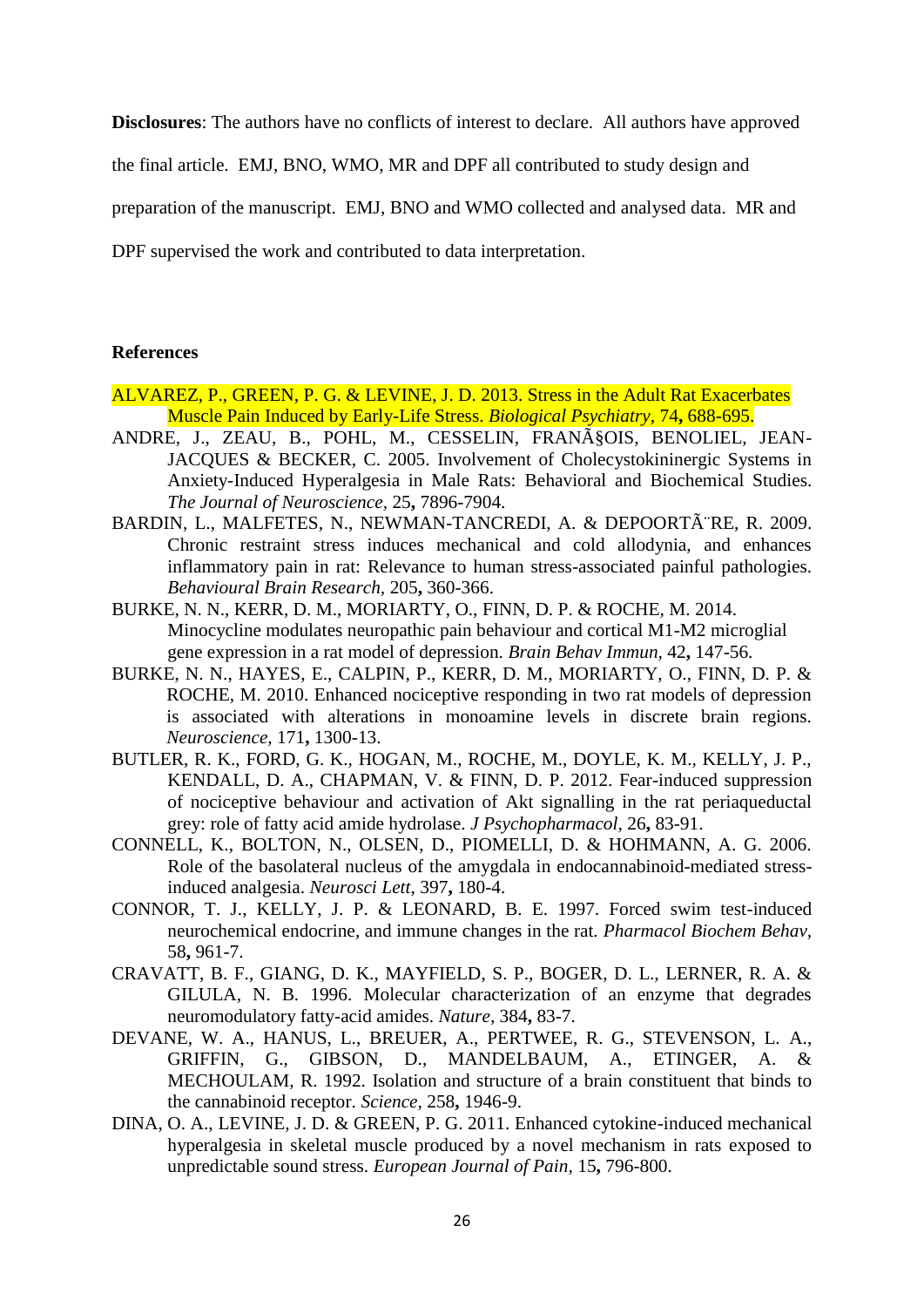- DINH, T. P., CARPENTER, D., LESLIE, F. M., FREUND, T. F., KATONA, I., SENSI, S. L., KATHURIA, S. & PIOMELLI, D. 2002. Brain monoglyceride lipase participating in endocannabinoid inactivation. *Proc Natl Acad Sci U S A,* 99**,** 10819-24.
- DUBUISSON, D. & DENNIS, S. G. 1977. The formalin test: a quantitative study of the analgesic effects of morphine, meperidine, and brain stem stimulation in rats and cats. *Pain,* 4**,** 161-74.
- FICHNA, J., WOOD, J. T., PAPANASTASIOU, M., VADIVEL, S. K., OPROCHA, P., SALAGA, M., SOBCZAK, M., MOKROWIECKA, A., CYGANKIEWICZ, A. I., ZAKRZEWSKI, P. K., MALECKA-PANAS, E., KRAJEWSKA, W. M., KOSCIELNIAK, P., MAKRIYANNIS, A. & STORR, M. A. 2013. Endocannabinoid and cannabinoid-like fatty acid amide levels correlate with pain-related symptoms in patients with IBS-D and IBS-C: a pilot study. *PLoS One,* 8**,** e85073.
- FINN, D. P. 2010. Endocannabinoid-mediated modulation of stress responses: physiological and pathophysiological significance. *Immunobiology,* 215**,** 629-46.
- FINN, D. P., JHAVERI, M. D., BECKETT, S. R., ROE, C. H., KENDALL, D. A., MARSDEN, C. A. & CHAPMAN, V. 2003. Effects of direct periaqueductal grey administration of a cannabinoid receptor agonist on nociceptive and aversive responses in rats. *Neuropharmacology,* 45**,** 594-604.
- FINN, D. P., VIVEROS, M. P. & MARCO, E. M. 2012. The endocannabinoid system and emotional processing: pathophysiology and therapeutic potential. *J Psychopharmacol,* 26**,** 3-6.
- FORD, G. K., KIERAN, S., DOLAN, K., HARHEN, B. & FINN, D. P. 2011. A role for the ventral hippocampal endocannabinoid system in fear-conditioned analgesia and fear responding in the presence of nociceptive tone in rats. *Pain,* 152**,** 2495-504.
- GIBBONS, C. H., ADLER, G. K., BONYHAY, I. & FREEMAN, R. 2012. Experimental hypoglycemia is a human model of stress-induced hyperalgesia. *PAIN*.
- GREEN, P. G., CHEN, X. J., ALVAREZ, P., FERRARI, L. F. & LEVINE, J. D. 2011. Earlylife stress produces muscle hyperalgesia and nociceptor sensitization in the adult rat. *Pain,* 152**,** 2549-2556.
- HASANEIN, P., PARVIZ, M., KESHAVARZ, M. & JAVANMARDI, K. 2007. CB1 receptor activation in the basolateral amygdala produces antinociception in animal models of acute and tonic nociception. *Clin Exp Pharmacol Physiol,* 34**,** 439-49.
- HAUER, D., SCHELLING, G., GOLA, H., CAMPOLONGO, P., MORATH, J., ROOZENDAAL, B., HAMUNI, G., KARABATSIAKIS, A., ATSAK, P., VOGESER, M. & KOLASSA, I. T. 2013. Plasma concentrations of endocannabinoids and related primary fatty acid amides in patients with post-traumatic stress disorder. *PLoS One,* 8**,** e62741.
- HILL, M. N., KUMAR, S. A., FILIPSKI, S. B., IVERSON, M., STUHR, K. L., KEITH, J. M., CRAVATT, B. F., HILLARD, C. J., CHATTARJI, S. & MCEWEN, B. S. 2013. Disruption of fatty acid amide hydrolase activity prevents the effects of chronic stress on anxiety and amygdalar microstructure. *Mol Psychiatry,* 18**,** 1125-35.
- HILL, M. N., MCLAUGHLIN, R. J., BINGHAM, B., SHRESTHA, L., LEE, T. T., GRAY, J. M., HILLARD, C. J., GORZALKA, B. B. & VIAU, V. 2010. Endogenous cannabinoid signaling is essential for stress adaptation. *Proc Natl Acad Sci U S A,* 107**,** 9406-11.
- HILL, M. N., MCLAUGHLIN, R. J., MORRISH, A. C., VIAU, V., FLORESCO, S. B., HILLARD, C. J. & GORZALKA, B. B. 2009. Suppression of amygdalar endocannabinoid signaling by stress contributes to activation of the hypothalamicpituitary-adrenal axis. *Neuropsychopharmacology,* 34**,** 2733-45.
- HOHMANN, A. G. & SUPLITA, R. L., 2ND 2006. Endocannabinoid mechanisms of pain modulation. *AAPS J,* 8**,** E693-708.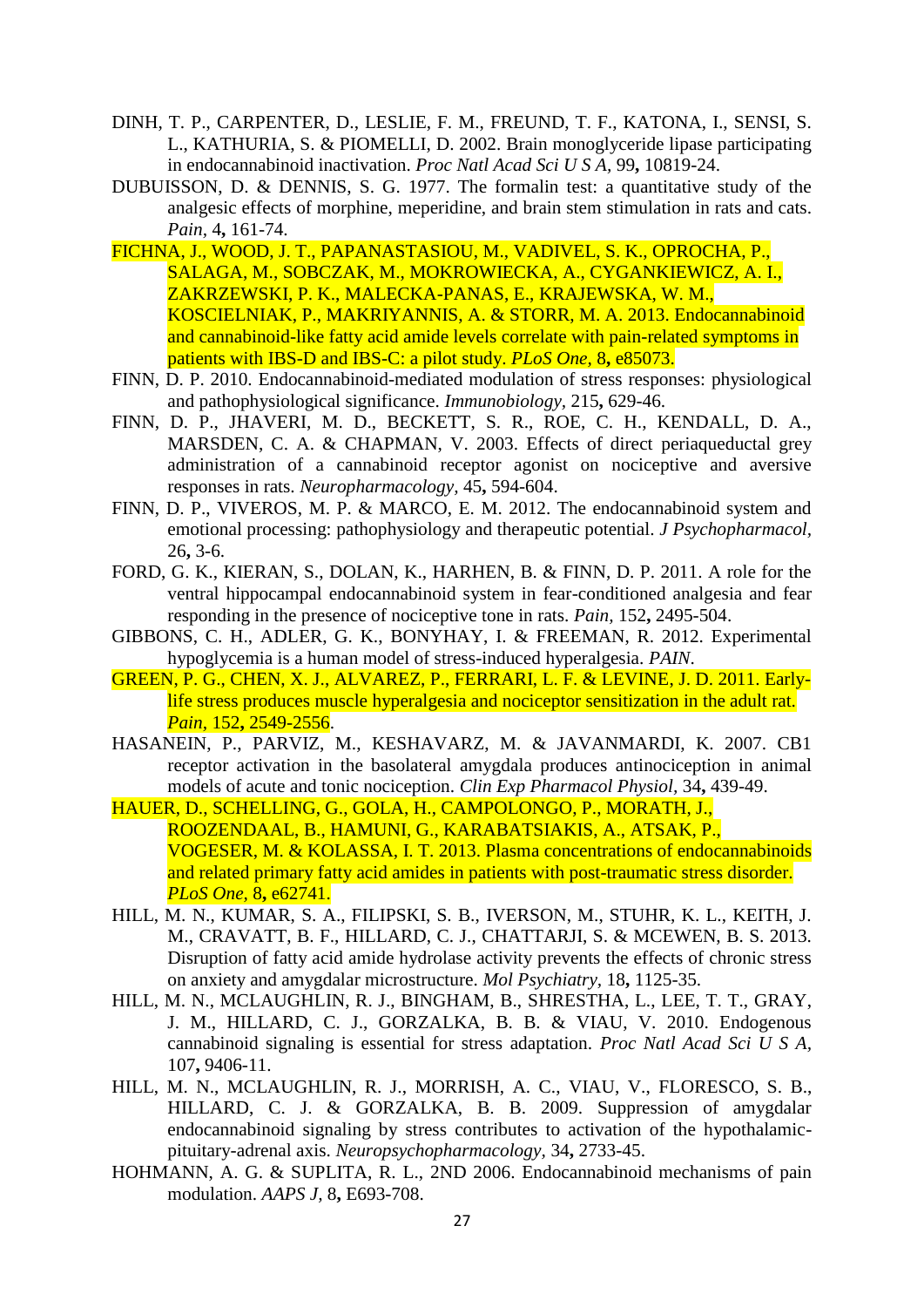- HOHMANN, A. G., SUPLITA, R. L., BOLTON, N. M., NEELY, M. H., FEGLEY, D., MANGIERI, R., KREY, J. F., WALKER, J. M., HOLMES, P. V., CRYSTAL, J. D., DURANTI, A., TONTINI, A., MOR, M., TARZIA, G. & PIOMELLI, D. 2005. An endocannabinoid mechanism for stress-induced analgesia. *Nature,* 435**,** 1108-12.
- HONG, S., FAN, J., KEMMERER, E. S., EVANS, S., LI, Y. & WILEY, J. W. 2009. Reciprocal changes in vanilloid (TRPV1) and endocannabinoid (CB1) receptors contribute to visceral hyperalgesia in the water avoidance stressed rat. *Gut,* 58**,** 202- 10.
- HONG, S., ZHENG, G., WU, X., SNIDER, N. T., OWYANG, C. & WILEY, J. W. 2011. Corticosterone mediates reciprocal changes in CB 1 and TRPV1 receptors in primary sensory neurons in the chronically stressed rat. *Gastroenterology,* 140**,** 627-637 e4.
- HONNDORF, S., LINDEMANN, C., TOLLNER, K. & GERNERT, M. 2011. Female Wistar rats obtained from different breeders vary in anxiety-like behavior and epileptogenesis. *Epilepsy Res,* 94**,** 26-38.
- HU, W., ZHANG, M., CZEH, B., ZHANG, W. & FLUGGE, G. 2011. Chronic restraint stress impairs endocannabinoid mediated suppression of GABAergic signaling in the hippocampus of adult male rats. *Brain Res Bull,* 85**,** 374-9.
- JENNINGS, E. M., OKINE, B. N., ROCHE, M. & FINN, D. P. 2014. Stress-induced hyperalgesia. *Prog Neurobiol,* 121**,** 1-18.
- JI, G. & NEUGEBAUER, V. 2009. Hemispheric lateralization of pain processing by amygdala neurons. *J Neurophysiol,* 102**,** 2253-64.
- KAUFMANN, I., SCHELLING, G., EISNER, C., RICHTER, H. P., KRAUSENECK, T., VOGESER, M., HAUER, D., CAMPOLONGO, P., CHOUKER, A., BEYER, A. & THIEL, M. 2008. Anandamide and neutrophil function in patients with fibromyalgia. *Psychoneuroendocrinology,* 33**,** 676-85.
- KELLIHER, P., CONNOR, T. J., HARKIN, A., SANCHEZ, C., KELLY, J. P. & LEONARD, B. E. 2000. Varying responses to the rat forced-swim test under diurnal and nocturnal conditions. *Physiol Behav,* 69**,** 531-9.
- KERR, D. M., BURKE, N. N., FORD, G. K., CONNOR, T. J., HARHEN, B., EGAN, L. J., FINN, D. P. & ROCHE, M. 2012. Pharmacological inhibition of endocannabinoid degradation modulates the expression of inflammatory mediators in the hypothalamus following an immunological stressor. *Neuroscience,* 204**,** 53-63.
- KHASAR, S. G., DINA, O. A., GREEN, P. G. & LEVINE, J. D. 2009. Sound Stress–Induced Long-Term Enhancement of Mechanical Hyperalgesia in Rats Is Maintained by Sympathoadrenal Catecholamines. *The Journal of Pain,* 10**,** 1073- 1077.
- KNASTER, P., KARLSSON, H., ESTLANDER, A. M. & KALSO, E. 2012. Psychiatric disorders as assessed with SCID in chronic pain patients: the anxiety disorders precede the onset of pain. *Gen Hosp Psychiatry,* 34**,** 46-52.
- KOLBER, B. J., MONTANA, M. C., CARRASQUILLO, Y., XU, J., HEINEMANN, S. F., MUGLIA, L. J. & GEREAU, R. W. T. 2010. Activation of metabotropic glutamate receptor 5 in the amygdala modulates pain-like behavior. *J Neurosci,* 30**,** 8203-13.
- KUEHL, L. K., MICHAUX, G. P., RICHTER, S., SCHäCHINGER, H. & ANTON, F. 2010. Increased basal mechanical pain sensitivity but decreased perceptual wind-up in a human model of relative hypocortisolism. *PAIN,* 149**,** 539-546.
- LE ROY, C., LABOUREYRAS, E., GAVELLO-BAUDY, S. P., CHATEAURAYNAUD, J. R. M., LAULIN, J.-P. & SIMONNET, G. 2011. Endogenous Opioids Released During Non-Nociceptive Environmental Stress Induce Latent Pain Sensitization Via a NMDA-Dependent Process. *The Journal of Pain,* 12**,** 1069-1079.
- LUTZ, B. 2009. Endocannabinoid signals in the control of emotion. *Curr Opin Pharmacol,* 9**,** 46-52.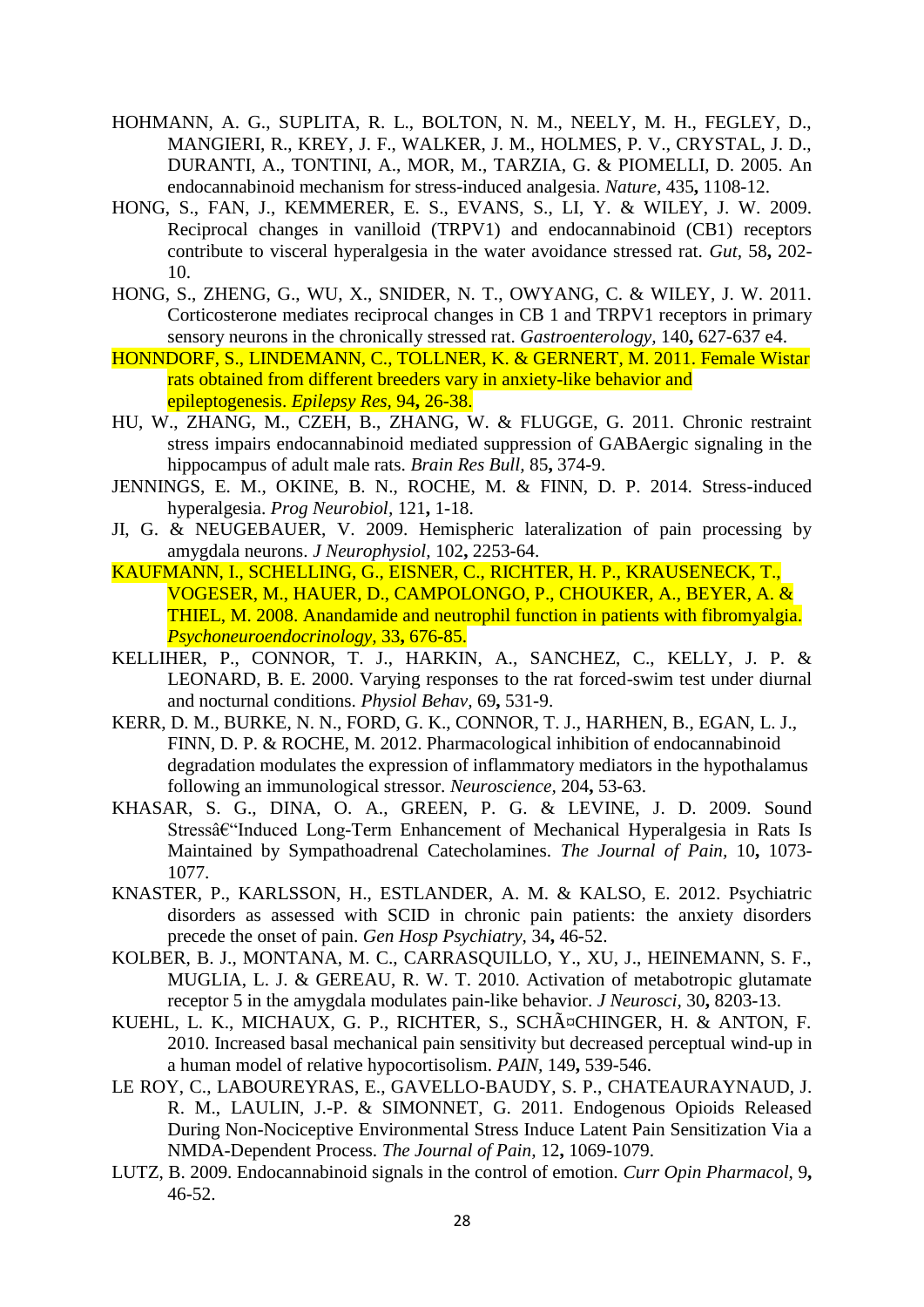- MARSICANO, G., WOTJAK, C. T., AZAD, S. C., BISOGNO, T., RAMMES, G., CASCIO, M. G., HERMANN, H., TANG, J., HOFMANN, C., ZIEGLGANSBERGER, W., DI MARZO, V. & LUTZ, B. 2002. The endogenous cannabinoid system controls extinction of aversive memories. *Nature,* 418**,** 530-4.
- MARTIN, W. J., COFFIN, P. O., ATTIAS, E., BALINSKY, M., TSOU, K. & WALKER, J. M. 1999. Anatomical basis for cannabinoid-induced antinociception as revealed by intracerebral microinjections. *Brain Res,* 822**,** 237-42.
- MATSUDA, L. A., LOLAIT, S. J., BROWNSTEIN, M. J., YOUNG, A. C. & BONNER, T. I. 1990. Structure of a cannabinoid receptor and functional expression of the cloned cDNA. *Nature,* 346**,** 561-4.
- MECHOULAM, R., BEN-SHABAT, S., HANUS, L., LIGUMSKY, M., KAMINSKI, N. E., SCHATZ, A. R., GOPHER, A., ALMOG, S., MARTIN, B. R., COMPTON, D. R. & ET AL. 1995. Identification of an endogenous 2-monoglyceride, present in canine gut, that binds to cannabinoid receptors. *Biochem Pharmacol,* 50**,** 83-90.
- MENG, I. D., MANNING, B. H., MARTIN, W. J. & FIELDS, H. L. 1998. An analgesia circuit activated by cannabinoids. *Nature,* 395**,** 381-3.
- MUNRO, S., THOMAS, K. L. & ABU-SHAAR, M. 1993. Molecular characterization of a peripheral receptor for cannabinoids. *Nature,* 365**,** 61-5.
- NADERI, N., SHAFAGHI, B., KHODAYAR, M. J. & ZARINDAST, M. R. 2005. Interaction between gamma-aminobutyric acid GABAB and cannabinoid CB1 receptors in spinal pain pathways in rat. *Eur J Pharmacol,* 514**,** 159-64.
- O'MAHONY, CLARKE, G., MCKERNAN, D. P., BRAVO, J. A., DINAN, T. G. & CRYAN, J. F. 2013. Differential visceral nociceptive, behavioural and neurochemical responses to an immune challenge in the stress-sensitive Wistar Kyoto rat strain. *Behav Brain Res,* 253**,** 310-7.
- OLANGO, W. M. & FINN, D. P. 2014. Neurobiology of stress-induced hyperalgesia. *Curr Top Behav Neurosci,* 20**,** 251-80.
- OLANGO, W. M., ROCHE, M., FORD, G. K., HARHEN, B. & FINN, D. P. 2011. The endocannabinoid system in the rat dorsolateral periaqueductal grey mediates fearconditioned analgesia and controls fear expression in the presence of nocicpetive tone. *Br J Pharmacol*.
- PEREZ, J., WARE, M. A., CHEVALIER, S., GOUGEON, R., BENNETT, G. J. & SHIR, Y. 2004. Dietary fat and protein interact in suppressing neuropathic pain-related disorders following a partial sciatic ligation injury in rats. *Pain,* 111**,** 297-305.
- PHELPS, E. A., O'CONNOR, K. J., GATENBY, J. C., GORE, J. C., GRILLON, C. & DAVIS, M. 2001. Activation of the left amygdala to a cognitive representation of fear. *Nat Neurosci,* 4**,** 437-41.
- PORSOLT, R. D., ANTON, G., BLAVET, N. & JALFRE, M. 1978. Behavioural despair in rats: a new model sensitive to antidepressant treatments. *Eur J Pharmacol,* 47**,** 379- 91.
- QUINTERO, L., CARDENAS, R. & SUAREZ-ROCA, H. 2011. Stress-induced hyperalgesia is associated with a reduced and delayed GABA inhibitory control that enhances postsynaptic NMDA receptor activation in the spinal cord. *PAIN,* 152**,** 1909-1922.
- QUINTERO, L., CUESTA, M. C., SILVA, J. A., ARCAYA, J. L., PINERUA-SUHAIBAR, L., MAIXNER, W. & SUAREZ-ROCA, H. 2003. Repeated swim stress increases pain-induced expression of c-Fos in the rat lumbar cord. *Brain Res,* 965**,** 259-68.
- QUINTERO, L., MORENO, M., AVILA, C., ARCAYA, J., MAIXNER, W. & SUAREZ-ROCA, H. 2000. Long-lasting delayed hyperalgesia after subchronic swim stress. *Pharmacol Biochem Behav,* 67**,** 449-58.
- REA, K., OLANGO, W. M., HARHEN, B., KERR, D. M., GALLIGAN, R., FITZGERALD, S., MOORE, M., ROCHE, M. & FINN, D. P. 2013. Evidence for a role of